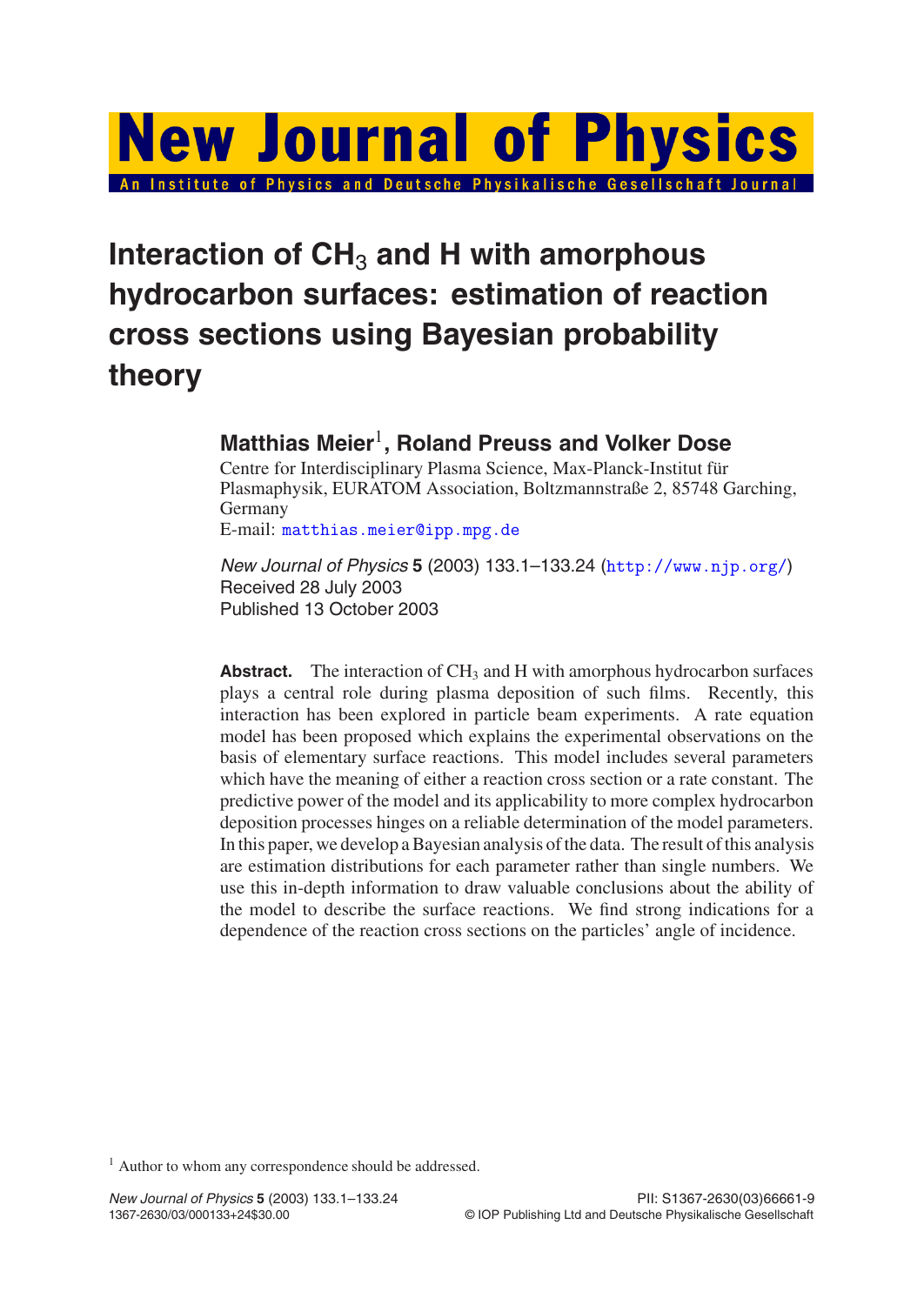**Contents**

| $\mathbf{1}$ | <b>Introduction</b>                                                |    |
|--------------|--------------------------------------------------------------------|----|
|              | 2 Growth synergism $CH3 + H$                                       | 3  |
|              | 3 Bayesian data analysis                                           | 6  |
| 4            | Likelihood                                                         | 8  |
|              | <b>5</b> Prior distributions                                       | 12 |
| 6            | <b>Results</b>                                                     | 14 |
|              | Steady state growth rates versus time-resolved measurements<br>6.1 | 15 |
|              |                                                                    | 18 |
|              |                                                                    | 20 |
|              | <b>Summary and outlook</b>                                         | 22 |
|              | <b>Acknowledgment</b>                                              | 23 |
|              | <b>References</b>                                                  | 23 |

#### <span id="page-1-0"></span>**1. Introduction**

Plasma deposited amorphous hydrocarbon films (a-C:H films) are commercially used for a large number of technological applications [\[1,](#page-22-2) [2\]](#page-22-3). These films combine many attractive properties such as infrared and optical transparency, chemical inertness and bio-compatibility. Depending on the deposition process they can have a very low friction coefficient and be extremely hard so that a-C:H films can be applied as wear protective coatings. Substantial empirical knowledge exists about the correlation between plasma parameters and resulting film properties. For example, it is known that typical hard films can be obtained by sufficient ion bombardment [\[3\]](#page-22-4)–[\[5\]](#page-22-5).

Although the empirical approach has proven quite successful in the past, the ultimate goal would be a microscopic understanding in terms of elementary reactions and reaction cross sections. This would allow us to tune a specific process in a *predictable* manner. Due to the complexity of the plasma and possible synergistic interactions between different species, particle beam experiments seem to be the only way to identify elementary reactions.

As a first step, the interaction of methyl radicals and atomic hydrogen with an a-C:H surface has been investigated recently using two radical beam sources [\[6\]](#page-22-6). A pronounced synergistic effect has been found: the effective sticking coefficient of methyl radicals increases by two orders of magnitude if a sufficiently high flux of atomic hydrogen is simultaneously directed towards the surface [\[7\]](#page-22-7)–[\[10\]](#page-22-8). We will review the hydrogen flux dependence of the steady state growth rate as well as the dynamical behaviour of the growth rate upon switching on or off one of the radical beams. Based on these findings, a reaction scheme has been devised which breaks down the growth process into elementary surface reactions [\[6,](#page-22-6) [11\]](#page-23-0) and leads to a simple rate equation model.

The main topic of this paper is the evaluation of the model and all experimental data using Bayesian probability theory. We show that this approach provides us with much more information than can be obtained by the conventional way, i.e. by simply fitting the model to the data: first, we can derive estimation distributions for each parameter, rather than only single numbers. Second, any kind of prior knowledge (e.g. values from literature) can be combined with the information that is contained in the experimental data. Third, we can consistently map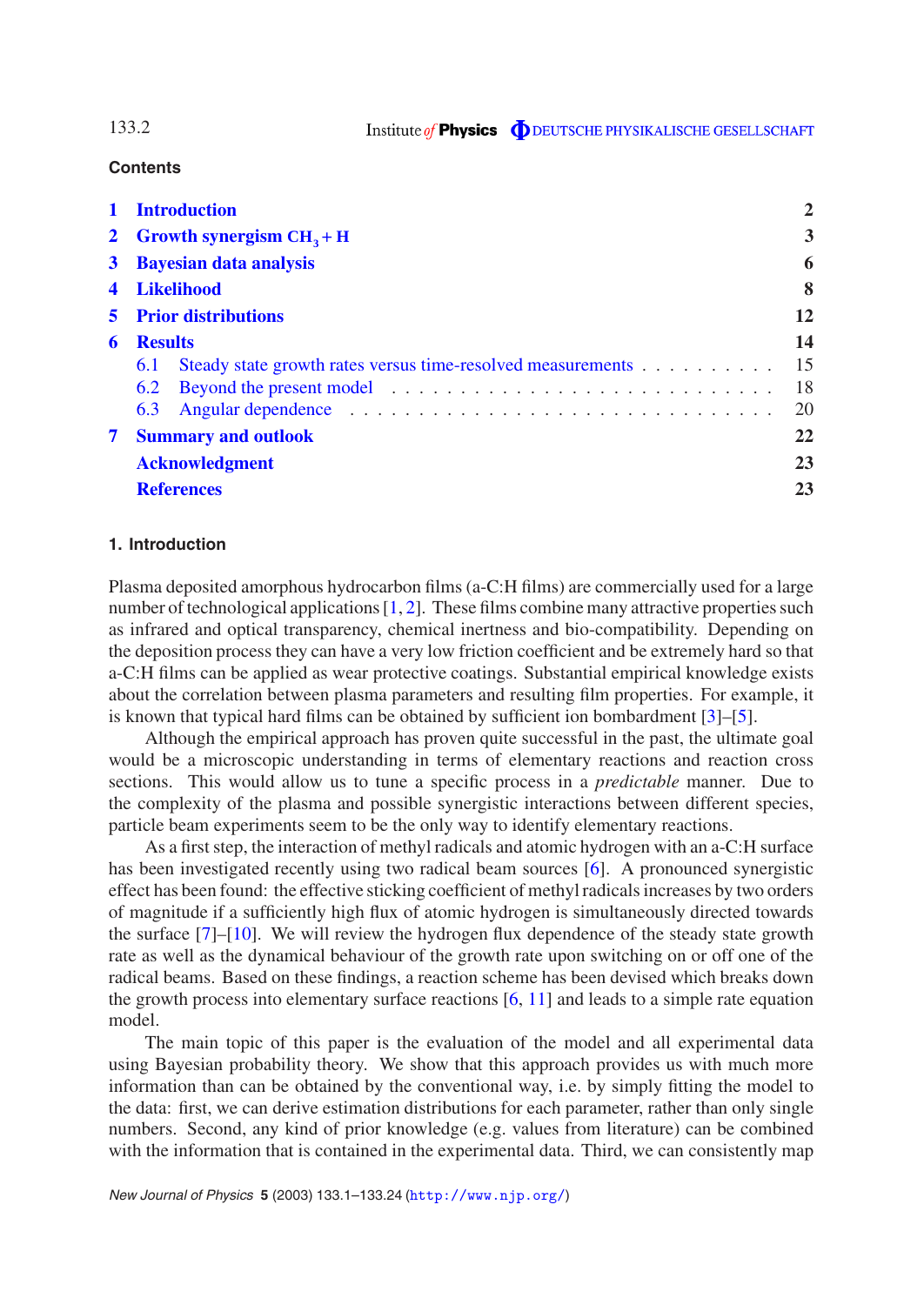<span id="page-2-1"></span>

**Figure 1.** Steady state growth rate with simultaneous fluxes of CH<sub>3</sub> and H. For all data points, the CH<sub>3</sub> flux density is  $j_C = 5.5 \times 10^{14}$  cm<sup>-2</sup> s<sup>-1</sup>. The solid curve results from a model calculation which involves three different types of surface site (lower panel). See the text for details.

*distributions* of experimental errors on the estimation of *distributions* of parameters. This avoids the truncation of information connected with simply calculating confidence intervals for the parameters from experimental error levels. The importance of this aspect is emphasized by the fact that the resulting parameter estimation distributions are in general asymmetric and cannot be characterized by a couple of numbers.

#### <span id="page-2-0"></span>2. Growth synergism  $CH<sub>3</sub> + H$

Hydrocarbon radicals hitting the surface of a hydrocarbon film are not necessarily very reactive: for methyl radicals an extremely low effective sticking coefficient of 10<sup>−</sup><sup>5</sup> ... 10<sup>−</sup><sup>4</sup> has been found [\[8,](#page-22-9) [12\]](#page-23-1). This quantity has been determined by ellipsometric measurement of the adsorption rate during exposure of an amorphous hydrocarbon film to a known flux density  $j<sub>C</sub>$  of methyl radicals. The rate limiting step is the abstraction of surface-bonded hydrogen by impinging CH<sub>3</sub> (cross section  $\sigma_{\text{abs}}^{\text{C}}$ ) which results in a dangling bond at the surface. Since these dangling bonds serve as chemisorption sites for CH<sub>3</sub> (chemisorption cross section  $\sigma_{\text{add}}^C$ ), a very low value of  $\sigma_{\text{abs}}^C$ explains the low effective sticking coefficient. The rate for  $CH<sub>3</sub>$  chemisorption increases if an additional flux of atomic hydrogen  $j_H$  creates additional dangling bonds, again via hydrogen abstraction (cross section  $\sigma_{\text{abs}}^{\text{H}}$ ) [\[8\]](#page-22-9)–[\[10\]](#page-22-8). This enhancement of the effective CH<sub>3</sub> sticking coefficient is very pronounced, since the cross section for hydrogen abstraction is much larger for atomic hydrogen than for methyl radicals. For a constant flux density  $j_C = 5.5 \times 10^{14}$  cm<sup>-2</sup> s<sup>-1</sup> of CH3 radicals, the measured steady state growth rate is shown in figure [1](#page-2-1) as a function of the hydrogen flux density  $j_{\text{H}}$ .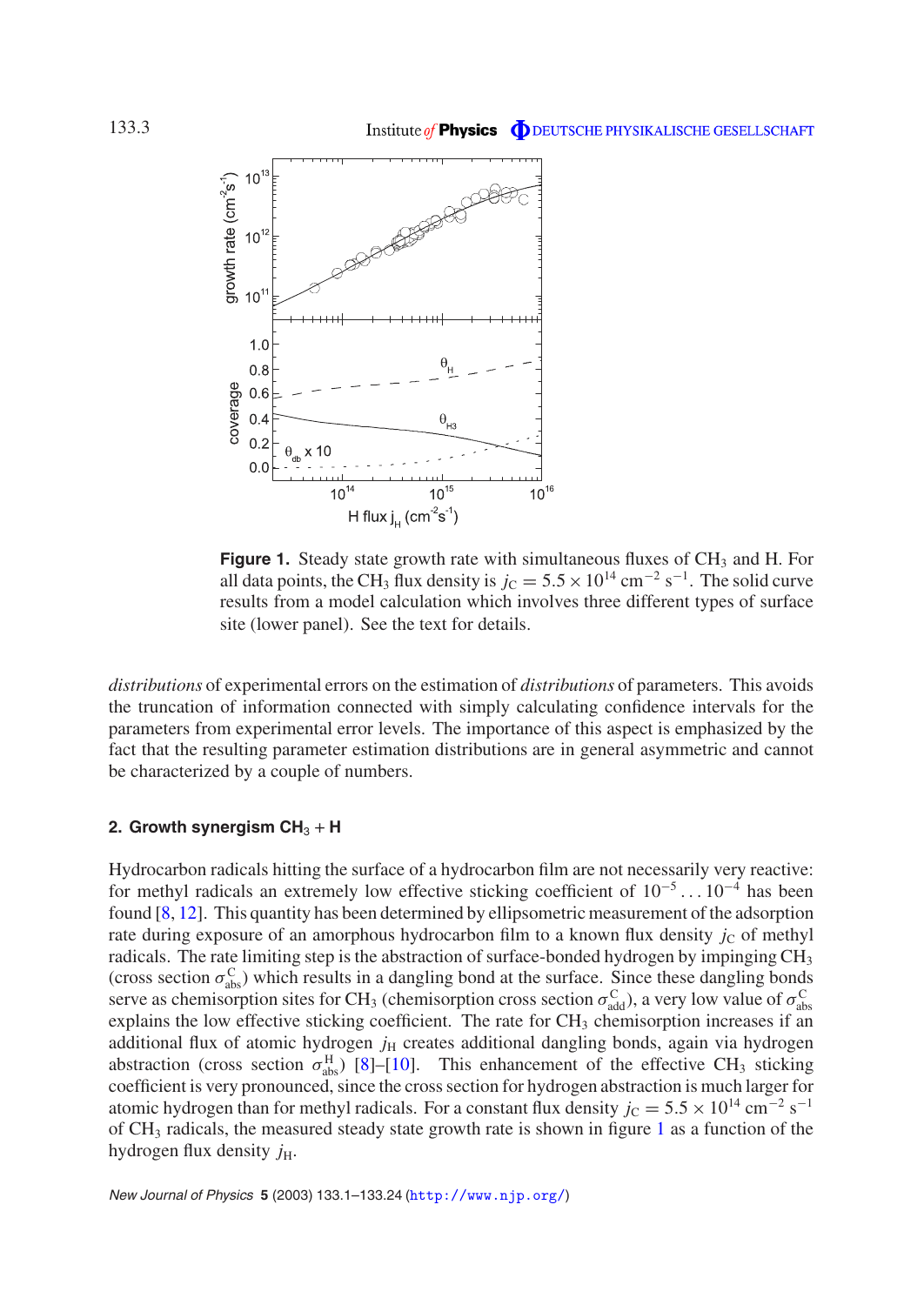#### Institute of Physics **ODEUTSCHE PHYSIKALISCHE GESELLSCHAFT**

The calculated growth rate (solid curve in figure [1\)](#page-2-1) results from a simple rate equation model which partitions the surface of the growing film into three types of surface site:  $\Theta_{db}$  is the fraction of surface sites which carry a dangling bond,  $\Theta_{H3}$  is the coverage of trihydride terminated sites (i.e. chemisorbed CH<sub>3</sub> radicals) and  $\Theta_H$  refers to cross-linked surface sites. The model describes the incorporation of carbon atoms into the covalent network as a two-step process [\[11\]](#page-23-0): chemisorption of CH<sub>3</sub> (rate  $j_C \sigma_{\text{add}}^C \Theta_{\text{db}}$ ) leads to a trihydride-terminated site (coverage  $\Theta_{\text{H3}}$ ). A continuation of the growth process then requires cross-linking of such hydrogen-rich surface groups in order to eliminate excess hydrogen from the film. This process is incorporated into the model as a direct process triggered by atomic hydrogen (rate  $j_H \sigma_{\text{elim}}^H \Theta_{H3}$ ). This is justified by the fact that cross-linking occurs through recombination of dangling bonds which are in turn effectively created by atomic hydrogen. Also included in the model is the process of chemical erosion of the bulk film, which is described in the literature as thermally activated relaxation of a dangling bond via emission of a neighbouring hydrocarbon end group [\[13\]](#page-23-2)–[\[15\]](#page-23-3). The rate for this process is  $k_{\text{eros}} \Theta_{\text{db}} n_0$ , where  $n_0 \sim 1.35 \times 10^{15} \text{ cm}^{-2}$  is the total number of surface sites per area (as deduced from the carbon density of such films [\[16\]](#page-23-4)). The established model for chemical erosion by atomic hydrogen explicitly describes the formation of the dangling bond, but includes the rate for the preparation of end groups (this process involves breaking of CC bonds) implicitly in the rate constant *k*eros and in the chemisorption and abstraction cross sections. Chemisorbed CH<sub>3</sub> groups are expected to be eroded faster, since they are already in the form of end groups: re-erosion only requires a dangling bond. Again, since it is hydrogen which creates dangling bonds effectively, the easiest way to incorporate this process into the model is a term  $j_H \sigma_{\text{eros}}^H \Theta_{H3}$ which is proportional to the atomic hydrogen flux density. From these elementary reactions, the coverage state  $\vec{\Theta} = (\Theta_{H3}, \Theta_H, \Theta_{db})$  of the surface can be calculated from the system of rate equations

$$
\dot{\vec{\Theta}} = \vec{A\Theta},\tag{1}
$$

<span id="page-3-0"></span>where the matrix **A** has the following form:

$$
\mathbf{A} = \begin{pmatrix} -a_1 & 0 & a_3 \\ a_1 & -a_2 & a_4 \\ 0 & a_2 & -a_3 - a_4 \end{pmatrix}
$$
  
\n
$$
a_1 := j_{\mathrm{H}} \sigma_{\mathrm{elim}}^{\mathrm{H}} + j_{\mathrm{H}} \sigma_{\mathrm{eros}}^{\mathrm{H}}
$$
  
\n
$$
a_3 := j_{\mathrm{C}} \sigma_{\mathrm{add}}^{\mathrm{C}}
$$
  
\n
$$
a_4 := j_{\mathrm{H}} \sigma_{\mathrm{add}}^{\mathrm{H}} + k_{\mathrm{eros}}.
$$
\n(2)

Since equation [\(1\)](#page-3-0) is a linear differential equation, analytical time-dependent solutions  $\vec{\Theta}(t)$  can be constructed from the eigenvectors and eigenvalues of the matrix **A**. We remark that some of the terms in the model (cross-linking, erosion processes) do not represent elementary steps, but rather summarize a sequence of reaction steps. As an example, we discuss the cross-linking process: if we were to explicitly describe hydrogen abstraction from trihydride-terminated sites, we would have to keep track of the number of dihydride-terminated sites with a dangling bond and introduce a coverage  $\Theta_{H2db}$ , i.e. our rate equation model would increase in dimension. Next, we would have to describe the rate for cross-linking as proportional to  $\Theta_{H2db}^2$ , i.e. the model would become nonlinear. Therefore, we summarized this sequence of reactions by a single term in order to keep the model mathematically as simple as possible.

The processes which affect the balance of carbon atoms can be used to calculate the growth rate in terms of the number of incorporated or released carbon atoms per area and time: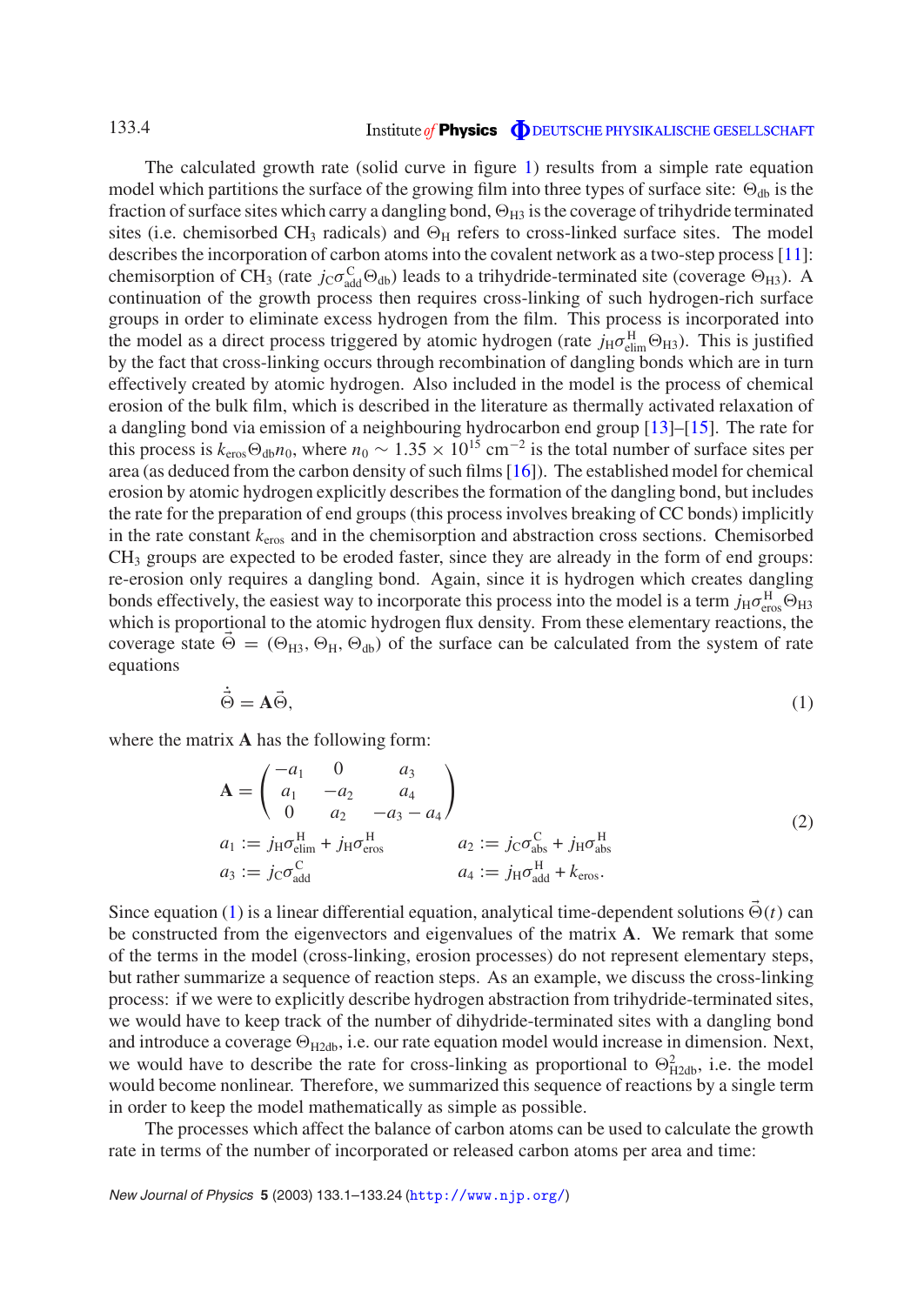$$
\Gamma = n_0 (j_{\rm C} \sigma_{\rm add}^{\rm C} \Theta_{\rm db} - j_{\rm H} \sigma_{\rm eros}^{\rm H} \Theta_{\rm H3} - k_{\rm eros} \Theta_{\rm db}). \tag{3}
$$

<span id="page-4-0"></span>An important aspect of this model is the existence of a dynamic trihydride coverage of the surface (see the lower panel of figure [1\)](#page-2-1): the model postulates that atomic hydrogen hitting a  $CH_3$ covered area can only induce cross-linking. It cannot create chemisorption sites directly. This postulate is motivated by the fact that the growing film has optical properties that are typical for plasma-deposited polymer-like films. Such films have a stoichiometry of H:C  $\sim 1$  [\[16\]](#page-23-4). In view of the stoichiometry of the precursors CH<sub>3</sub> and H used in the radical beam experiment (H:C  $> 3$ ), we emphasized in our model the importance of the cross-linking process as a mechanism for eliminating the excess hydrogen from the film. In section [6](#page-13-0) we will come back to the question of whether or not the cross-linking step is really *required* for further growth. In the framework of the proposed model, the trihydride coverage  $\Theta_{H3}$  leads to a partial passivation of the surface against further growth. This effect is crucial for understanding the H-flux dependence of the steady state growth rate in figure [1.](#page-2-1) Furthermore, it explains the dynamical evolution of the growth rate that can be observed as the particle flux densities vary in time.

As an example, figure [2](#page-5-1) shows a series of experiments where the methyl flux  $j<sub>C</sub>$  is switched on at time  $t = 0$  and switched off again a few thousand seconds later (we will call this type of experiment a 'CH3-on/off' experiment). The flux of atomic hydrogen remains on during the whole experiment. The experimental time resolution is 5.9 s. In order to make the dynamical features more visible, we also display in figure [2](#page-5-1) smoothed data (10-neighbour average) as a grey curve. The dynamics of the growth rate following the switching events is explained by the formation and removal of the trihydride coverage of the surface. Immediately after switching on the CH3 flux, a large growth rate is observed. The number of dangling bonds at the surface is large as a result of the exclusive presence of H prior to the switching event. Due to the formation of passivating methyl surface groups, the growth rate then decreases towards a lower steady state value. After switching off the  $CH_3$  flux, this trihydride coverage is removed by the processes of cross-linking and re-erosion. The latter reaction can be seen from the initial negative growth rate. The existence of a process of cross-linking into lower hydrides has been proven with infrared spectroscopy  $[6, 11]$  $[6, 11]$  $[6, 11]$ . The simulated growth rate shown in the middle panels of figure  $2$ demonstrates that the proposed model is capable of reproducing the experimentally observed dynamical behaviour.

For a detailed discussion of the experimental observations in the framework of the proposed model the reader is referred to our earlier publications [\[6,](#page-22-6) [11\]](#page-23-0). The above model is the simplest way to describe and explain the observations made by ellipsometry and infrared spectroscopy. On the other hand, it already requires seven parameters. Their proper estimation given the data is the non-trivial task which is the topic of this paper. Note that the model calculations shown in figures [1](#page-2-1) and [2](#page-5-1) already incorporate the results of our parameter estimation.

The measurements depicted in figures [1](#page-2-1) and [2](#page-5-1) are the only data material on which our analysis will be based. The experiments have been carried out under the following conditions: the steady state growth rates shown in figure [1](#page-2-1) have been measured at a constant  $CH<sub>3</sub>$  flux density of  $5.5 \times 10^{14}$  cm<sup>-2</sup> s<sup>-1</sup>. The atomic hydrogen beam hits the film surface perpendicularly (90°) while the CH<sub>3</sub> radicals impinge at an angle of incidence of  $45^\circ$ . The 'CH<sub>3</sub>-on/off' measurements (figure [2\)](#page-5-1) have been performed with reversed geometry of the radical sources, i.e. with 90◦ and  $45°$  angles of incidence for the CH<sub>3</sub> and the H beams, respectively. This experiment has been performed four times using different methyl fluxes (see figure [2\)](#page-5-1). The flux density of atomic hydrogen is always  $j_{\text{H}} = 9.0 \times 10^{14} \text{ cm}^{-2} \text{ s}^{-1}$ .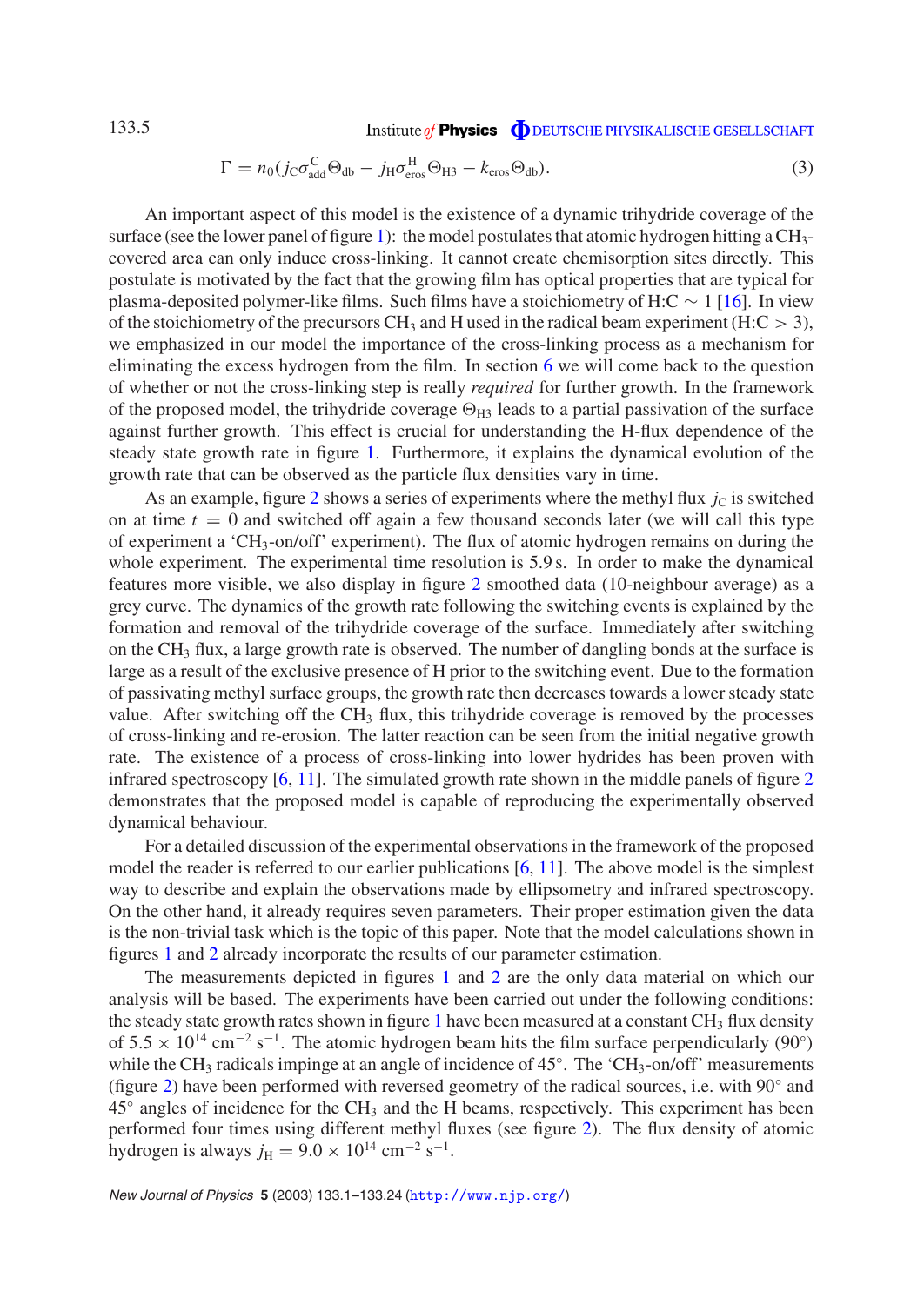<span id="page-5-1"></span>

**Figure 2.** Time-resolved growth rate. An atomic hydrogen flux of  $j_H$  =  $9.0 \times 10^{14}$  cm<sup>-2</sup> s<sup>-1</sup> continuously interacts with the film surface. Starting at time  $t = 0$ , an additional CH<sub>3</sub> beam is switched on for the time period indicated by the arrow. The experiment is performed four times using different  $CH<sub>3</sub>$  flux densities as marked.

#### <span id="page-5-0"></span>**3. Bayesian data analysis**

In this section we briefly describe the idea of Bayesian probability theory and its application to data analysis. An excellent introduction to this topic is given e.g. in the book of Sivia [\[17\]](#page-23-5). In the following we will use the notation  $P(A|I)$  for the probability for the proposition *A* to be true. Although we will continue to speak of 'probabilities', it might be useful for the reader to think of *P* in terms of a 'measure of our belief' in *A* being true, especially if *A* represents a hypothesis rather than some random variable. Since a measure of belief is always conditional on some background knowledge *I*, we shall always display this information. In our notation, the background information *I* is separated from *A* by the vertical bar. We now ask for the probability for two propositions to be true simultaneously. In view of the following discussion we call these propositions *H* and *D*. This joint probability  $P(H, D|I)$  can be factorized such that one of the propositions becomes part of the condition (i.e. moves to the right of the vertical bar). Due to the symmetry with respect to  $H$  and  $D$ , this can be done in two ways:

<span id="page-5-2"></span>
$$
P(H, D|I) = P(D|I)P(H|D, I) = P(H|I)P(D|H, I).
$$
\n(4)

<span id="page-5-3"></span>This equation is called the *product rule*. We rearrange the second equality to get the so-called *Bayes theorem*:

$$
P(H|D, I) = \frac{P(D|H, I)P(H|I)}{P(D|I)}.
$$
\n(5)

The *sum rule* states that the probabilities of a proposition *H* and the proposition that *H* is false (i.e. for the proposition  $H$ ) add up to unity:

$$
P(H|I) + P(\bar{H}|I) = 1.
$$
\n(6)

By applying the sum rule to  $P(H, D|I)$  and  $P(\overline{H}, D|I)$ , equation [\(4\)](#page-5-2) can be used to obtain the so-called *marginalization rule*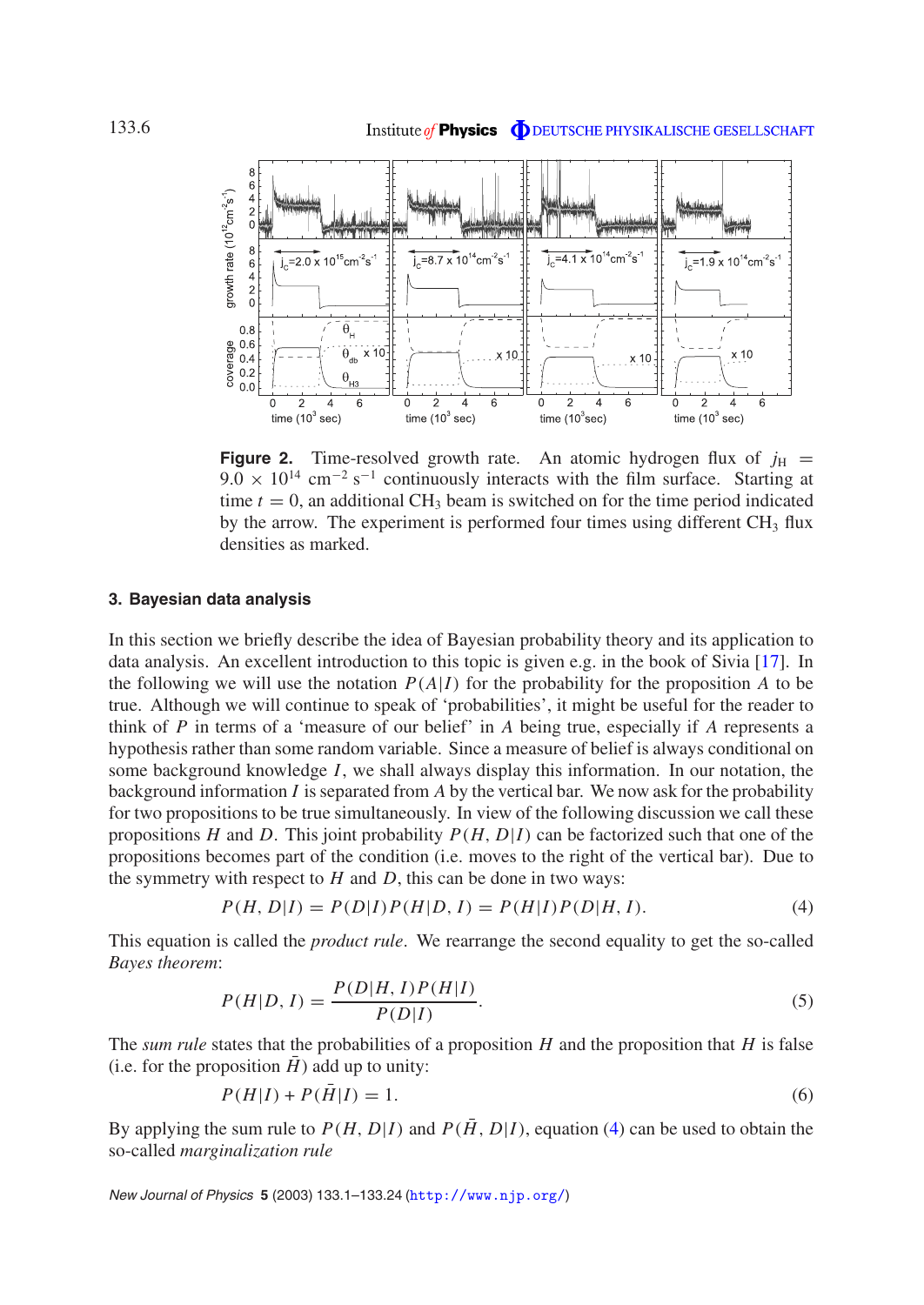$$
P(D|I) = P(H, D|I) + P(\bar{H}, D|I).
$$
\n(7)

<span id="page-6-0"></span>As a generalization, the sum might not only involve a proposition *H* and its negative counterpart  $\bar{H}$ , but a continuous set of mutually exclusive and exhaustive possibilities for *H*. The marginalization rule then reads

$$
P(D|I) = \int P(H, D|I) dH.
$$
\n(8)

*Bayes' theorem* (equation [\(5\)](#page-5-3)) and the *marginalization rule* (equation [\(7\)](#page-6-0)) are the basis of Bayesian data analysis. For this purpose, we associate with *D* the meaning of a set of experimental data (growth rates as measured with ellipsometry). *H* shall be the hypothesis that the model parameters (reaction cross sections and rate constants) assume a certain value. Any additional background information (e.g. the information that the model itself is appropriate) shall be summarized by *I*. The second term in the numerator of equation [\(5\)](#page-5-3) is called the *prior probability*, because it encodes the knowledge about the parameter values independent from the measured data, e.g. knowledge existing *prior* to the actual experiment. The first term in the numerator of equation [\(5\)](#page-5-3) is the *likelihood function*. It represents the probability of measuring the data set *D* given *H*, e.g. given specific values for the model parameters. The result of this analysis is the *posterior probability* on the left-hand side. Equation [\(5\)](#page-5-3) can be used for the purpose of parameter estimation by displaying it as a function of *H*: the left-hand side then can be viewed as a posterior *distribution*. As such it displays how much belief we can put on each value of the model parameters, given the data *D* as the outcome of our experiments. In that context, the denominator *P*(*D*|*I*) (called the *global likelihood*, or *evidence*) on the right-hand side of equation [\(5\)](#page-5-3) merely represents a normalization constant. Before we continue, we would like to add some important remarks concerning the difference between Bayesian parameter estimation and 'conventional' parameter determination.

The conventional way of assigning numerical values to the model parameters is to perform a 'least-squares fit'. By doing so, one ignores that in general, expert knowledge exists. The simplest example for expert knowledge is that reaction cross sections have to be positive. Within the Bayesian approach, this expert knowledge enters the analysis as prior distribution  $P(H|I)$  and assuch contributes to the shape of the posterior distribution. From simply fitting the model to the data (i.e. maximizing the likelihood), it might very well happen that some parameters appear to assume negative values. In that case, one would still apply expert knowledge, but in a rigorous and destructive way: one would reject the whole fitting result as being 'unphysical'. Consequently, one overlooks the existence of solutions that *are* 'physical'. Second, we consider it a trivial statement that displaying posterior distributions is much more informative and constructive than merely arriving at single numbers. Numbers are a handy way to communicate results. However, this compression of information is in many cases misleading: for example, a best fit value is meaningless if there are other local maxima of the posterior distribution that are comparable in height with the global maximum. An expectation value is meaningless e.g. in a case where the posterior distribution consist of two well separated peaks: the expectation value then lies somewhere in between these peaks and therefore represents a rather improbable parameter value. Finally, the conventional way of expressing the uncertainty with respect to some experimental variable is to assign an error bar to the best fit parameter values, e.g. by applying the Gaussian law of error propagation. We will show that within the Bayesian framework, an experimental variable can be formally treated as a model parameter and its uncertainty can be described by an appropriate prior distribution. From this formalism it follows that experimental sources of error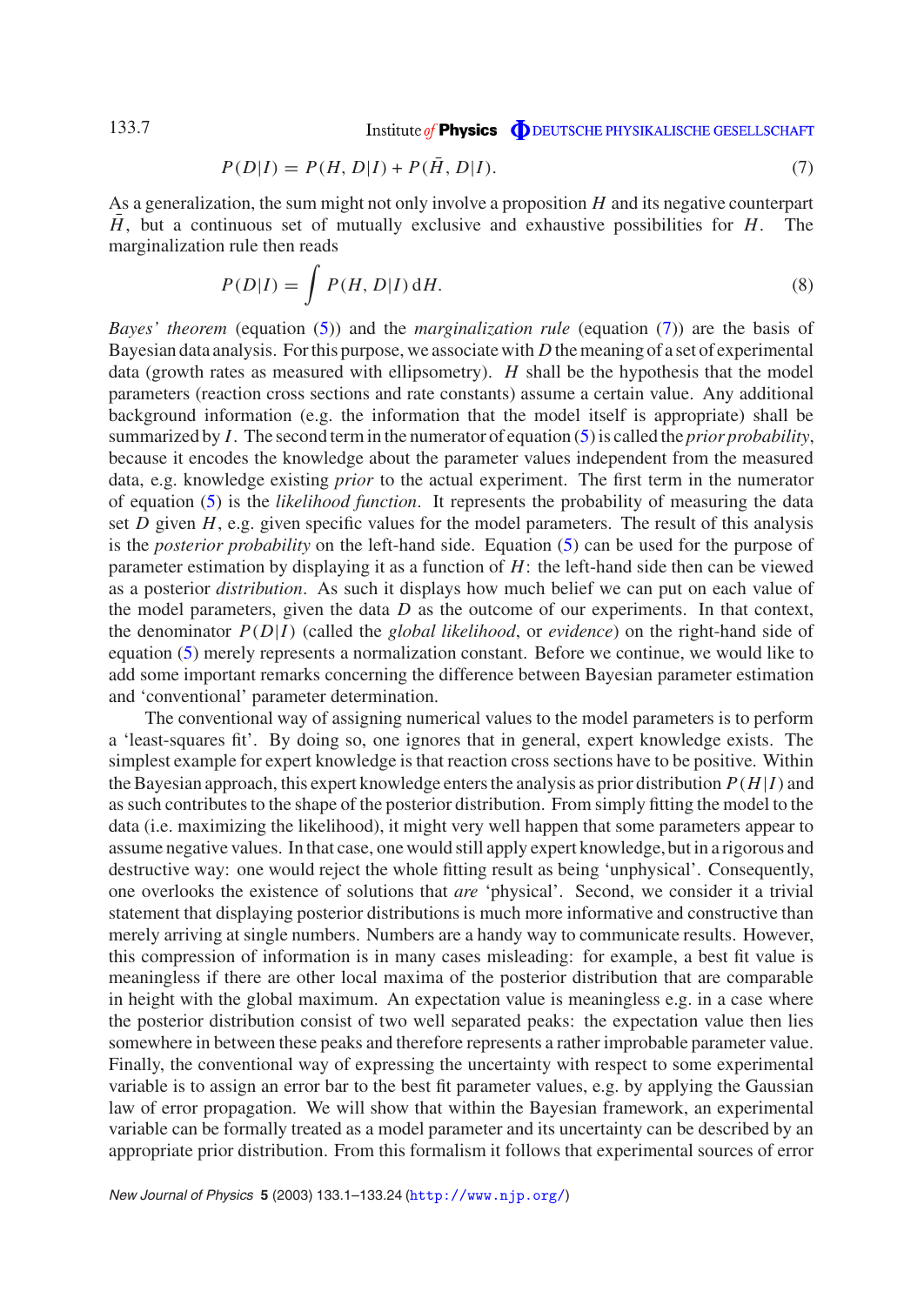modify the shape of the posterior distribution and in general even its *position*. In that sense it seems not appropriate to separate the determination of best fit values from the 'error calculation'.

#### <span id="page-7-0"></span>**4. Likelihood**

We associate with *D* the set of measured data (growth rates)  $\{d_i\}$ . We first comment on the forward calculation using the model, since this is necessary in order to evaluate the likelihood function. As already mentioned, we will consider two different kinds of data sets: in one case the index *i* labels individual measurements of the steady state growth rate which are carried out for different particle flux densities  $j_i := (j_{\text{C}_i}, j_{\text{H}_i})$  (we use this notation despite the fact that the methyl flux was actually held constant). The expected steady state growth rate  $\Gamma_i := \Gamma(j_i)$  can be calculated from equations [\(1\)](#page-3-0) and [\(3\)](#page-4-0) as an algebraic solution by setting  $\dot{\vec{\Theta}} = 0$ . If the data set  $\{d_i\}$  represents a time-resolved measurement like the ones shown in figure [2,](#page-5-1) *i* enumerates the growth rate as measured at discrete time steps  $t_i = \Delta t \times i$ . As already mentioned, the time resolution was  $\Delta t = 5.9$  s. The growth rate following the onset of the CH<sub>3</sub> beam is modelled by the time-dependent solution to equations [\(1\)](#page-3-0) and [\(3\)](#page-4-0) with the boundary conditions  $\Theta(t=0) = \Theta_0$ , where  $\Theta_0$  is the steady state solution for  $t < 0$ . The analogous calculation has to be carried out for the growth dynamics following the switching-off of the CH<sub>3</sub> beam. In either of the two cases, the modelled growth rate  $\Gamma_i$  is a function of the particle flux densities  $j_i$  and the model parameters. In order to avoid confusion in notation with distribution variances, we do not use reaction cross sections  $\sigma_{\text{reaction}}$  but reaction probabilities  $p_{\text{reaction}} = \sigma_{\text{reaction}}/A$  where  $A = n_0^{-1}$  is the average area of a surface site. We combine all microscopic parameters in a vector *p* which shall be defined as

<span id="page-7-2"></span>
$$
\boldsymbol{p} := (p_{\text{add}}^{\text{C}}, p_{\text{abs}}^{\text{C}}, p_{\text{eros}}^{\text{H}}, p_{\text{elim}}^{\text{H}}, k_{\text{eros}}, p_{\text{add}}^{\text{H}}, p_{\text{abs}}^{\text{H}}). \tag{9}
$$

We now construct the likelihood function for a single data point  $d_i$ . The error  $\epsilon_i$  of the ellipsometric measurement causes a difference between the expected growth rate  $\Gamma_i$  and the observed growth rate *di* :

$$
d_i = \Gamma_i + \epsilon_i. \tag{10}
$$

We assume that on average the measurement error vanishes but the variance has a finite value  $\sigma_i^2$ :

$$
\langle \epsilon_i \rangle = 0 \tag{11}
$$

$$
\langle \epsilon_i^2 \rangle = \sigma_i^2. \tag{12}
$$

An estimation of the variance  $\sigma_i^2$  is given by the experimentally observed scattering of the data. From all normalizable distributions respecting these moment conditions, the principle of maximum entropy singles out the Gaussian distribution as the one containing the least amount of additional information [\[17\]](#page-23-5):

$$
P(\epsilon_i) = \frac{1}{\sigma_i \sqrt{2\pi}} \exp\left(-\frac{\epsilon_i^2}{2\sigma_i^2}\right).
$$
 (13)

The likelihood function for a single datum  $d_i$  is obtained by replacing  $\epsilon_i$  with  $d_i - \Gamma_i$ ,

<span id="page-7-1"></span>
$$
P(d_i|p, j_i, I) = \frac{1}{\sigma_i \sqrt{2\pi}} \exp\left(-\frac{(d_i - \Gamma_i)^2}{2\sigma_i^2}\right).
$$
\n(14)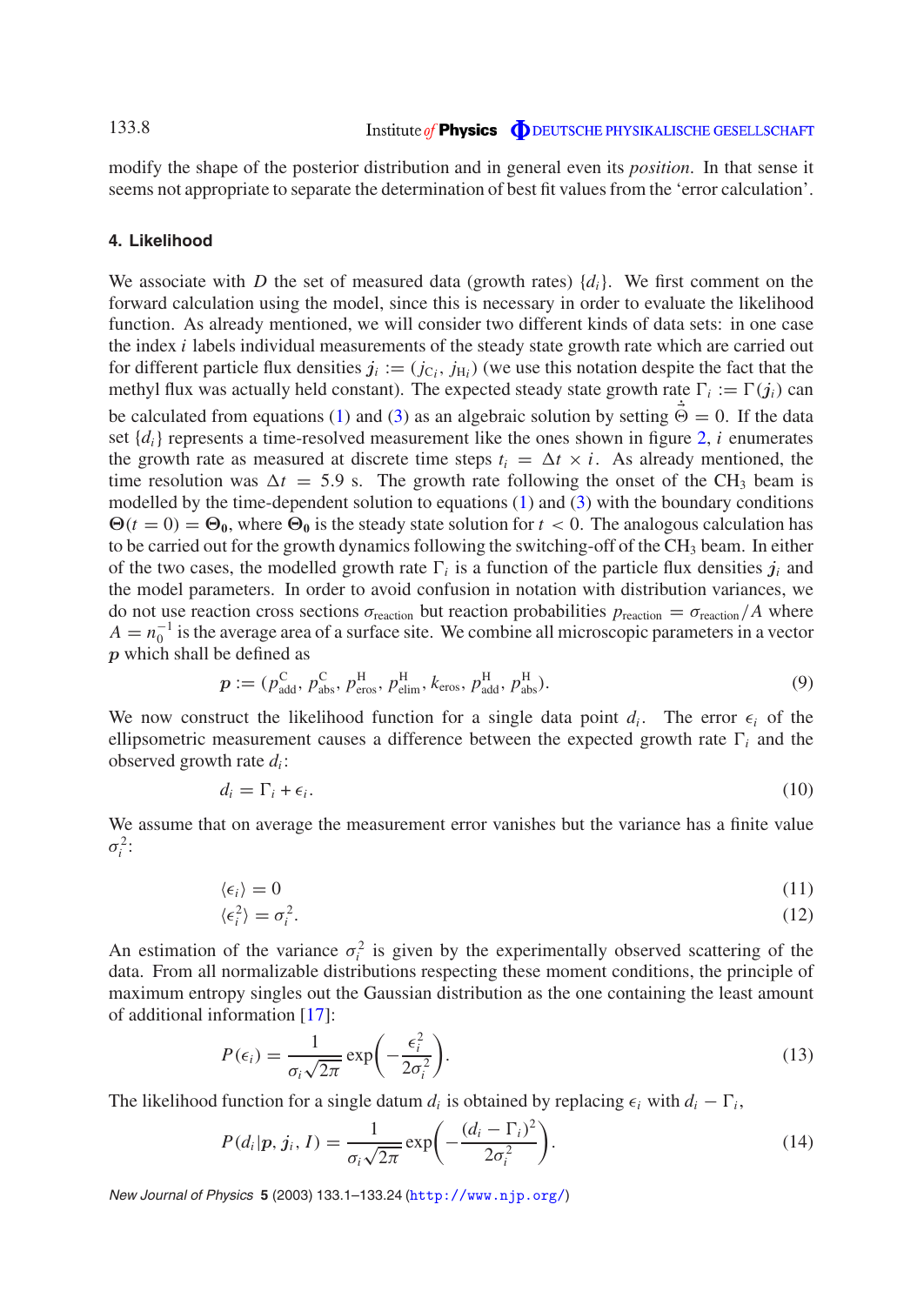A simplification is given by the fact that in the course of an experiment the variance remains constant ( $\sigma_i \equiv \sigma$ ). The likelihood function of equation [\(14\)](#page-7-1) reflects experimental errors with respect to the ellipsometric measurement. It still ignores the uncertainty with respect to the particle flux densities. This uncertainty can be included in the following way: in the above notation  $j_i$  are the particle flux densities which actually hit the sample surface. However, only the expectation values  $j_i^0$  are known from the operating parameters of the particle beam sources and from calibration experiments. Therefore, in the above likelihood function  $j_i$  has to be replaced by  $j_i^0$ . The actual fluxes  $j_i$  are parameters which are necessary for performing the model calculation but their estimation is of no intrinsic interest. Integration eliminates such *nuisance parameters* as variables but the effect of their existence on the considered distribution is properly accounted for:

$$
P(d_i|p, j_i^0, I) = \int_c P(d_i, j_i|p, j_i^0, I) \, \mathrm{d}j_i \tag{15}
$$

$$
= \int P(d_i|p, j_i, j_i^0, I) P(j_i|p, j_i^0, I) \, \mathrm{d} j_i. \tag{16}
$$

<span id="page-8-0"></span>In the second line, we used the product rule with respect to the variables  $d_i$  and  $j_i$ . As already mentioned, the first factor of the integrand is equal to the right-hand side of equation [\(14\)](#page-7-1). The second factor  $P(j_i|p, j_i^0, I) \equiv P(j_i|j_i^0, I)$  is the (two-dimensional) probability distribution for the actual flux densities given their expectation values. The same argumentation holds as for the case of the measurement error: for the distribution of the error  $\epsilon_j = j - j^0$  with respect to the flux densities of methyl radicals and hydrogen atoms we assume a zero expectation value and finite second moments  $\sigma_{\rm C}^2$ ,  $\sigma_{\rm H}^2$ . The least informative distribution fulfilling these requirements is the (two-dimensional) Gaussian distribution

$$
P(j_i|j_i^0, I) = \frac{1}{2\pi} \frac{1}{\sigma_{\rm C} \sigma_{\rm H}} \exp\left(-\frac{(j_i - j_i^0)^{\rm T} \cdot {\bf S}_j^{-2} \cdot (j_i - j_i^0)}{2}\right),\tag{17}
$$

where the reciprocal variances  $\sigma_C^{-2}$ ,  $\sigma_H^{-2}$  are the non-zero elements of the diagonal matrix  $S_j^{-2}$ . The integral in equation [\(16\)](#page-8-0) can be calculated analytically if the model function  $\Gamma_i \equiv \Gamma(j_i)$  in equation [\(14\)](#page-7-1) is expanded around  $j_i^0$  up to first order:

$$
\Gamma(j_i) \approx \Gamma(j_i^0) + \nabla \Gamma(j_i^0)^T \cdot \delta j_i
$$
\n(18)

$$
=: \Gamma_i^0 + (\nabla \Gamma_i^0)^T \cdot \delta j_i. \tag{19}
$$

<span id="page-8-2"></span>For simplicity we introduced the notations

$$
\Gamma_i^0 := \Gamma(j_i^0) \tag{20}
$$

<span id="page-8-1"></span>
$$
(\nabla \Gamma_i^0)^{\mathrm{T}} := \left(\frac{\partial \Gamma}{\partial j_{\mathrm{C}}}(j_i^0), \frac{\partial \Gamma}{\partial j_{\mathrm{H}}}(j_i^0)\right). \tag{21}
$$

In this approximation, the exponent of the integrand in equation  $(16)$  is a quadratic form in  $\delta j_i := j_i - j_i^0$  which can be rearranged as

$$
-\frac{1}{2\sigma_i^2}\{(d_i - \Gamma_i^0 - (\nabla\Gamma_i^0)^T \cdot \delta j_i)^2 + \delta j_i^T \cdot \sigma^2 \mathbf{S}_j^{-2} \cdot \delta j_i\}
$$
  

$$
= -\frac{1}{2\sigma_i^2}\{(\delta j_i - \delta j_i^0)^T \cdot \mathbf{Q} \cdot (\delta j_i - \delta j_i^0) + R\}.
$$
 (22)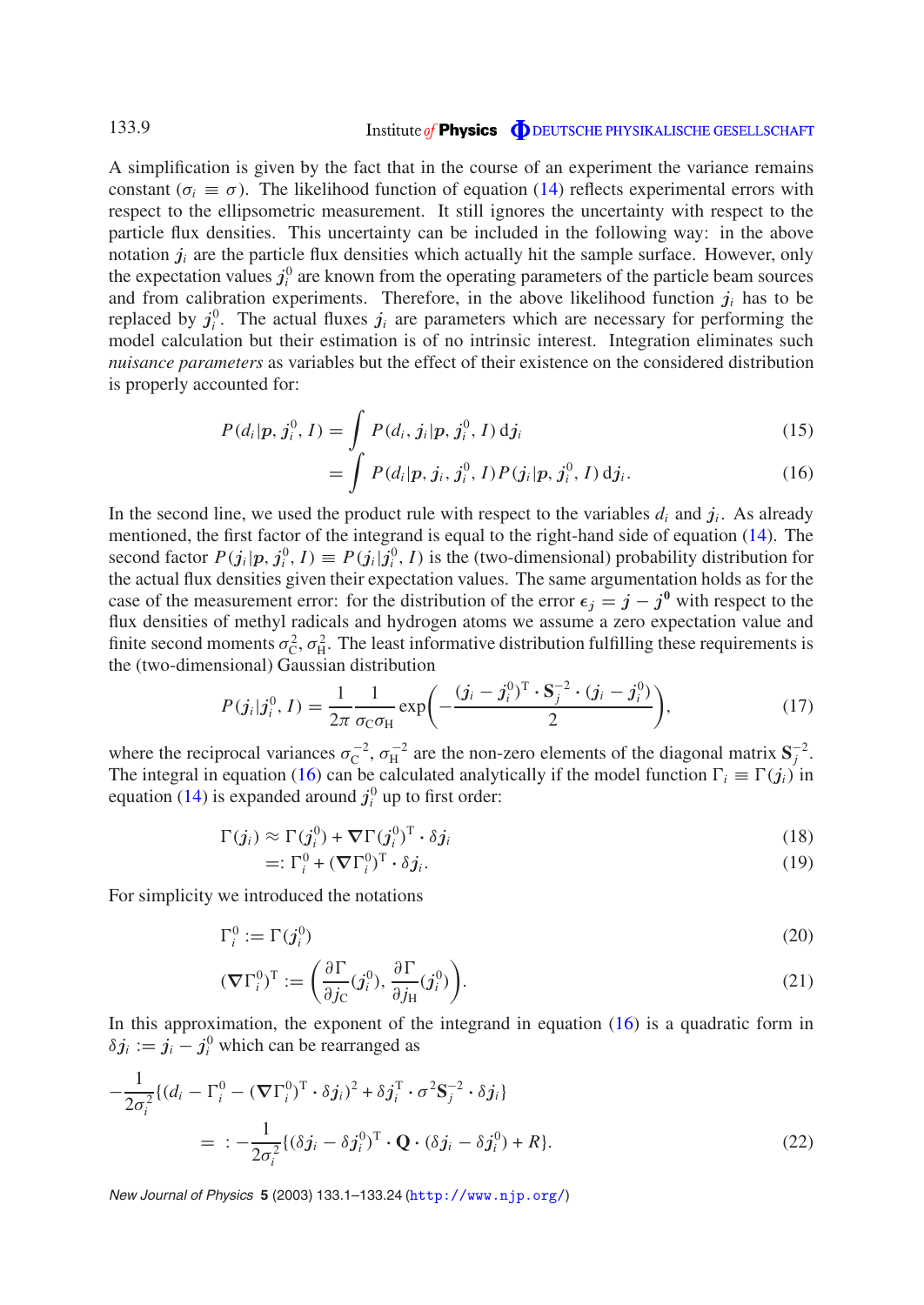We remark that the left-hand side is not a complete second order approximation for  $(d_i - \Gamma_i)^2$ . Equation [\(22\)](#page-8-1) does not contain the term  $(2\sigma_i^2)^{-1}(d_i - \Gamma_i^0)\delta j_i^{\text{T}}\mathbf{H}\delta j_i$  which arises if the expansion of  $\Gamma$ <sub>i</sub> in equation [\(19\)](#page-8-2) were continued up to second order (**H** being the Hessian matrix of  $\Gamma$  with respect to *j*). However, in practice this term can be neglected for the following reason: the factor  $d_i - \Gamma_i^0$  is the random measurement error, which can have either sign. Evaluation of a whole data set  $\{d_i\}$  (see below) will involve the summation over the index *i* so that the terms containing the second derivatives of  $\Gamma$  should tend to cancel out. From the quadratic form in equation [\(22\)](#page-8-1), the integral can be evaluated as

$$
P(d_i|p, j_i^0, I) = \frac{1}{\sqrt{2\pi}\sigma_i} \frac{1}{2\pi\sigma_{\rm C}\sigma_{\rm H}} \frac{2\pi\sigma_i^2}{\sqrt{\det \mathbf{Q}}} \exp\left(-\frac{R}{2\sigma_i^2}\right).
$$
 (23)

The matrix Q, the displacement  $\delta j_i^0$  and the residue R are obtained by comparing coefficients on both sides of equation [\(22\)](#page-8-1):

$$
\mathbf{Q} = \nabla \Gamma_i^0 \cdot (\nabla \Gamma_i^0)^T + \sigma^2 \mathbf{S}_j^{-2}
$$
 (24)

$$
\delta \boldsymbol{j}_i^0 = (d_i - \Gamma_i^0) (\mathbf{Q}^{-1})^{\mathrm{T}} \cdot \boldsymbol{\nabla} \Gamma_i^0
$$
\n(25)

$$
R = (d_i - \Gamma_i^0)^2 \{ 1 - (\nabla \Gamma_i^0)^T \cdot (\mathbf{Q}^{-1})^T \cdot \nabla \Gamma_i^0 \}.
$$
\n(26)

A straightforward calculation of *R* and det **Q** leads to

<span id="page-9-1"></span>
$$
P(d_i|p, j_i^0, I) = \frac{1}{\sqrt{2\pi}\sigma_{\text{eff}_i}} \exp\left(-\frac{(d_i - \Gamma^0)^2}{2\sigma_{\text{eff}_i}^2}\right)
$$
(27)

$$
\sigma_{i,\text{eff}}^2 := \sigma_i^2 + \left(\frac{\partial \Gamma_i^0}{\partial j_C}\right)^2 \sigma_C^2 + \left(\frac{\partial \Gamma_i^0}{\partial j_H}\right)^2 \sigma_H^2.
$$
\n(28)

<span id="page-9-2"></span><span id="page-9-0"></span>From this result for a single data point  $d_i$  we can now construct a likelihood function for a whole data set  $\{d_i\}$ :

$$
P({d_i}|p, {j_i^0}, I) = \prod_i \int P(d_i|p, j_i, j_i^0, I) P(j_i|p, j_i^0, I) d j_i.
$$
 (29)

Two cases have to be distinguished.

*Case (i)*. We apply equation [\(29\)](#page-9-0) to the set of steady state growth rates in figure [\(1\)](#page-2-1). The individual measurements *i* can then be considered independent from each other. Each integral can be evaluated as shown above and the likelihood for this data set can be written as

$$
P({d_i}|p, {j_i^0}, I) = \prod_i P(d_i|p, j_i^0, I),
$$
\n(30)

where each factor has the form given in equations [\(27\)](#page-9-1) and [\(28\)](#page-9-2).

*Case (ii)*. By contrast, if  $\{d_i\}$  ( $i = 1, ..., N$ ) represents a time resolved measurement (the index *i* corresponding to time) as in figure [2,](#page-5-1) one has to account for the fact that the set  ${j_i}$  of particle flux densities is highly correlated: after the switching event the flux densities remain constant for all subsequent *i*. This knowledge can be expressed by the distributions  $P(j_i|j_i^0, I)$ :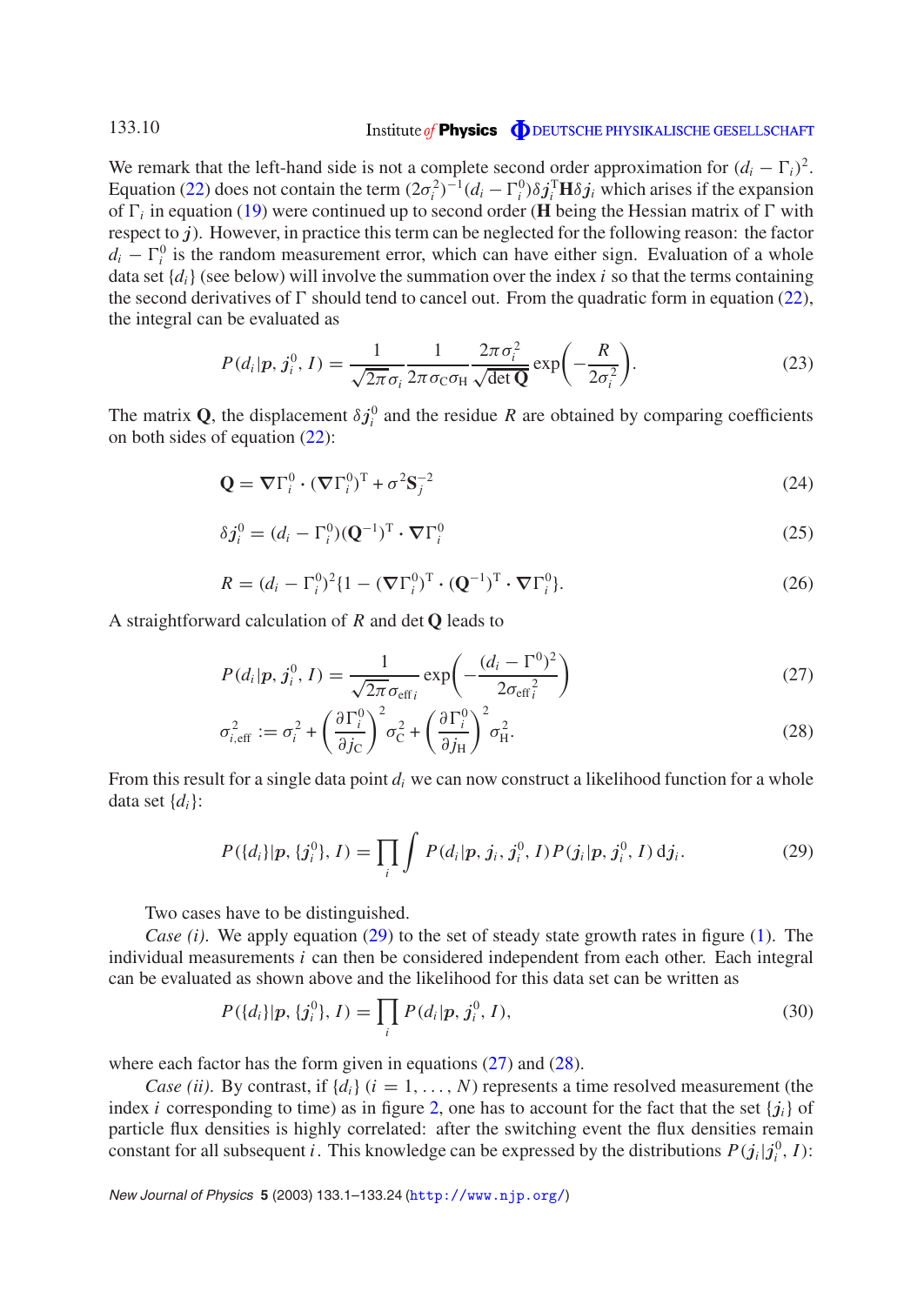$$
P(j_1|j_1^0, I) = \frac{1}{2\pi\sigma_{\rm C}\sigma_{\rm H}} \exp\left(-\frac{(j_1 - j_0)^{\rm T} \cdot \mathbf{S}_j^{-2} \cdot (j_1 - j_0)}{2}\right)
$$
(31)

$$
P(j_i|j_i^0, I) = \delta(j_i - j) \qquad (i \neq 1).
$$
 (32)

Here  $\delta(.)$  is the delta function. Hence, in equation [\(29\)](#page-9-0) integration over  $j_i$  ( $i \neq 1$ ) is trivial and we need to evaluate

<span id="page-10-0"></span>
$$
P({d_i}|p, {j_i^0}, I) = \int \left\{ \prod_{i=1}^N P(d_i|p, j_1, I) \right\} P(j_1|j_1^0, I) d j_1
$$
  
= 
$$
\left\{ \prod_{i=1}^N \frac{1}{\sqrt{2\pi} \sigma_i} \right\} \int \exp\left(-\sum_i \frac{(d_i - \Gamma_i)^2}{2\sigma_i^2}\right) P(j_1|j_1^0, I) d j_1
$$
  
= 
$$
\left\{ \prod_{i=1}^N \frac{1}{\sqrt{2\pi} \sigma_i} \right\} \frac{1}{2\pi \sigma_c \sigma_H} \int \exp(A(j_1)) d j_1.
$$
 (33)

We simplify notation by introducing dimensionless growth rates

$$
d_i' := d_i / \sigma_i, \qquad \Gamma_i' := \Gamma_i / \sigma_i. \tag{34}
$$

The exponent of the integrand in equation [\(33\)](#page-10-0) can then be rewritten as

<span id="page-10-1"></span>
$$
A(j_1) = -\frac{\|\{d'_i - \Gamma'_i\}\|^2}{2} - \frac{(j_1 - j_0)^{\mathrm{T}} \cdot \mathbf{S}_j^{-2} \cdot (j_1 - j_0)}{2}.
$$
 (35)

<span id="page-10-2"></span>In analogy to equation [\(22\)](#page-8-1), each component of the vector  $\{\Gamma'_i\} = \{\Gamma'_i(j_1)\}\$ is expanded around  $j_1 = j_0$ 

$$
\{\Gamma'_i\} \approx \{\Gamma'_i{}^0\} + \{\mathbf{\nabla}\Gamma'_i\} \cdot \delta j_1 \tag{36}
$$

so that *A*( $j_1$ ) is a quadratic form in  $\delta j_1 = j_1 - j_0$ ,

<span id="page-10-3"></span>
$$
A(j_1) =: -\frac{1}{2\sigma^2} \{ (\delta j_1 - \delta j_1^0)^T \cdot \mathbf{Q} \cdot (\delta j_1 - \delta j_1^0) + R \}.
$$
 (37)

As explained earlier, this quadratic form neglects a second order term containing the Hessian matrix of  $\Gamma$  with respect to  $j$ . The likelihood function can be written as

$$
P({d_i}|p, {j_i^0}, I) = \left\{\prod_{i=1}^N \frac{1}{\sqrt{2\pi}\sigma_i}\right\} \frac{1}{2\pi \sigma_{\rm C} \sigma_{\rm H}} \frac{2\pi}{\sqrt{\det \mathbf{Q}}} \exp\left(-\frac{R}{2}\right).
$$
 (38)

Comparing coefficients between equations [\(35\)](#page-10-1), [\(36\)](#page-10-2) and [\(37\)](#page-10-3) yields

$$
\mathbf{Q} = \begin{pmatrix} \|\{(\frac{\partial \Gamma'}{\partial j_C})_i\}\|^2 + \sigma_C^{-2} & \{(\frac{\partial \Gamma'}{\partial j_C})_i\}^{\mathrm{T}} \{(\frac{\partial \Gamma'}{\partial j_H})_i\} \\ \{(\frac{\partial \Gamma'}{\partial j_H})_i\}^{\mathrm{T}} \{(\frac{\partial \Gamma'}{\partial j_C})_i\} & \|\{(\frac{\partial \Gamma'}{\partial j_H})_i\}\|^2 + \sigma_H^{-2} \end{pmatrix}
$$

$$
\delta j^{0} = \mathbf{Q}^{-1} \cdot \{\nabla \Gamma_{i}^{\prime}\}^{\mathrm{T}} \cdot \{d_{i}^{\prime} - \Gamma_{i}^{\prime 0}\}\tag{39}
$$

$$
R = \|\{d'_i - \Gamma'^0_i\}\|^2 - \{d'_i - \Gamma'^0_i\}^T \cdot \{\nabla \Gamma'_i\} \cdot \mathbf{Q}^{-1} \cdot \{\nabla \Gamma'_i\}^T \cdot \{d'_i - \Gamma'^0_i\}.
$$
 (40)

New Journal of Physics **<sup>5</sup>** (2003) 133.1–133.24 (<http://www.njp.org/>)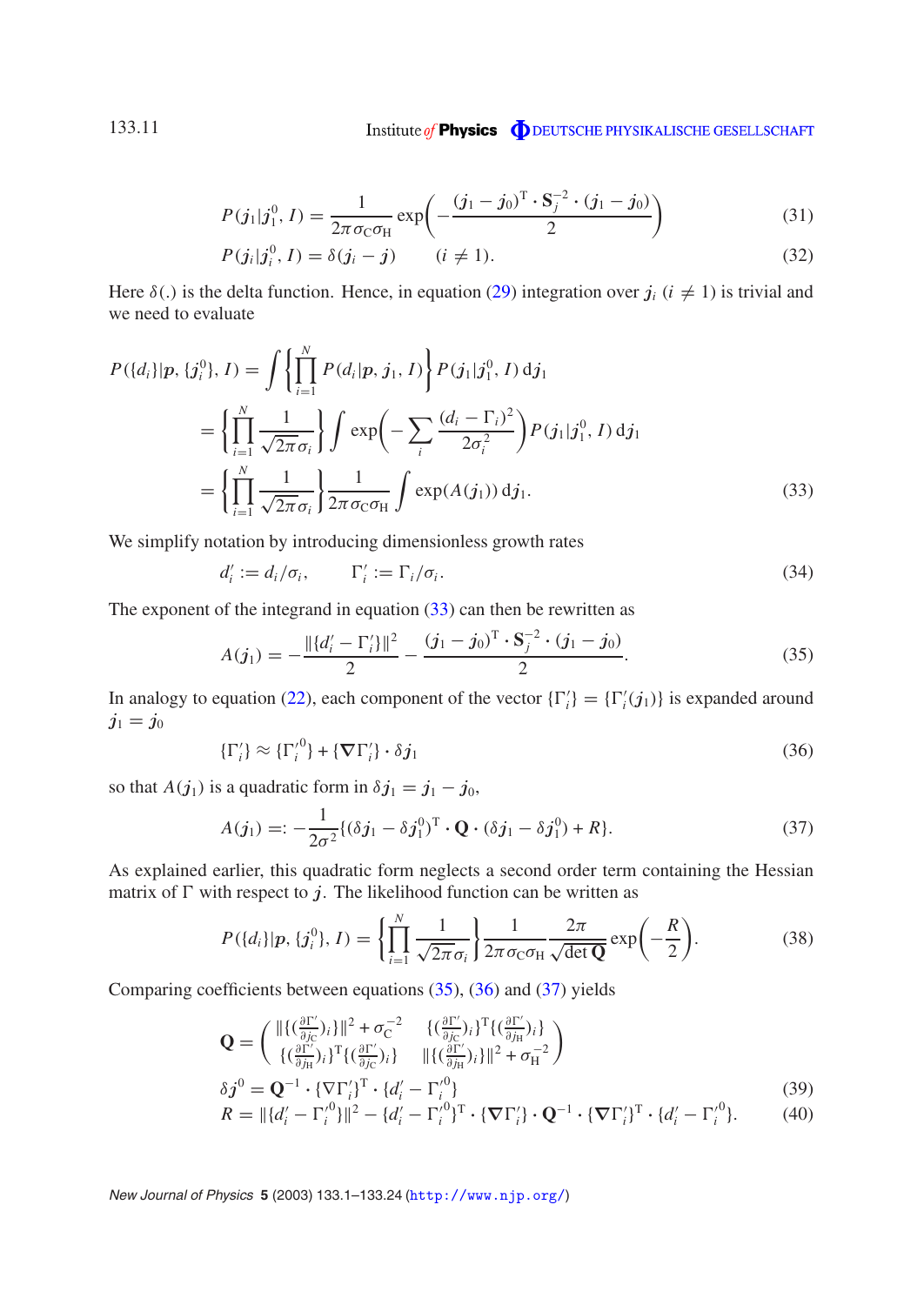In order to reduce computer time, we implemented this result after approximating the partial derivatives  $\nabla\Gamma'_i$  by their steady state values for  $t\to\infty$ . The difference from case (i) immediately becomes clear by considering the example of an *N*-fold repetition of measuring a steady state growth rate  $\Gamma_i^0 \equiv \Gamma^0$ . In that case, the likelihood reduces to

$$
P({d_i}|p, {j_i^0}, I) \propto \exp\left(-\frac{(\bar{d} - \Gamma^0)^2}{2\sigma_{\text{eff}}^2}\right)
$$
\n(41)

$$
\sigma_{\text{eff}}^2 := \frac{\sigma^2}{N} + \left(\frac{\partial \Gamma^0}{\partial j_C}\right)^2 \sigma_C^2 + \left(\frac{\partial \Gamma^0}{\partial j_H}\right)^2 \sigma_H^2.
$$
\n(42)

The best estimate for the expectation value  $\Gamma^0$  is the measured mean value  $\bar{d} = N^{-1} \sum_i d_i$ . It can be seen that the contribution of the particle flux uncertainty to the effective quadratic width of this distribution does not scale with  $N^{-1}$  as does the contribution of the measurement error. In that sense, case (ii) takes into account that by increasing the number of measurements the particle flux error cannot be averaged out since it is a systematic one.

#### <span id="page-11-0"></span>**5. Prior distributions**

In order to apply Bayes' theorem (equation  $(5)$ ) the prior distribution  $P(H|I)$  has to be specified. We associate with *H* the vector  $p = \{p_k\}$  ( $k = 1...7$ ) containing the reaction probabilities and rate constants (see equation [\(9\)](#page-7-2)). Prior knowledge about each of these model parameters has to be encoded by a probability distribution  $P(p_k | I)$ . Due to logical independence the prior distribution  $P(H|I) \equiv P(p|I)$  factorizes,

$$
P(p|I) = \prod_{k} P(p_k|I). \tag{43}
$$

We apply the principle of maximum entropy and distinguish between two cases:

(A) we require a parameter  $p_k$  to have a certain expectation value  $p_k^{(1)}$ . In that case, an exponential function

<span id="page-11-1"></span>
$$
P(p_k|\lambda, I) = \frac{1}{\lambda} \exp\left(-\frac{p_k}{\lambda}\right)
$$
 (44)

is the appropriate distribution with  $\lambda := p_k^{(1)}$  if  $P(p_k | I)$  is defined on the support  $0 \leq p_k < \infty$ .

(B) In addition to an expectation value  $p_k^{(1)}$ , we want to specify the uncertainty of the parameter  $p_k$  by a certain value of its second central moment  $p_k^{(2)}$  (also known as variance). The principle of maximum entropy then leads to a Gaussian distribution

$$
P(p_k|a, b, I) = \frac{1}{b\sqrt{2\pi}} \exp\left(-\frac{(p_k - a)^2}{2b^2}\right).
$$
 (45)

On the support  $-\infty < p_k < \infty$ , *a* and  $b^2$  are the first and second central moments. However, we know that the variable  $p_k$  represents either a reaction cross section or a reaction rate constant and as such a positive quantity. Therefore, on the support  $0 \leq p_k < \infty$ , *a* and *b* have to be chosen such that

New Journal of Physics **<sup>5</sup>** (2003) 133.1–133.24 (<http://www.njp.org/>)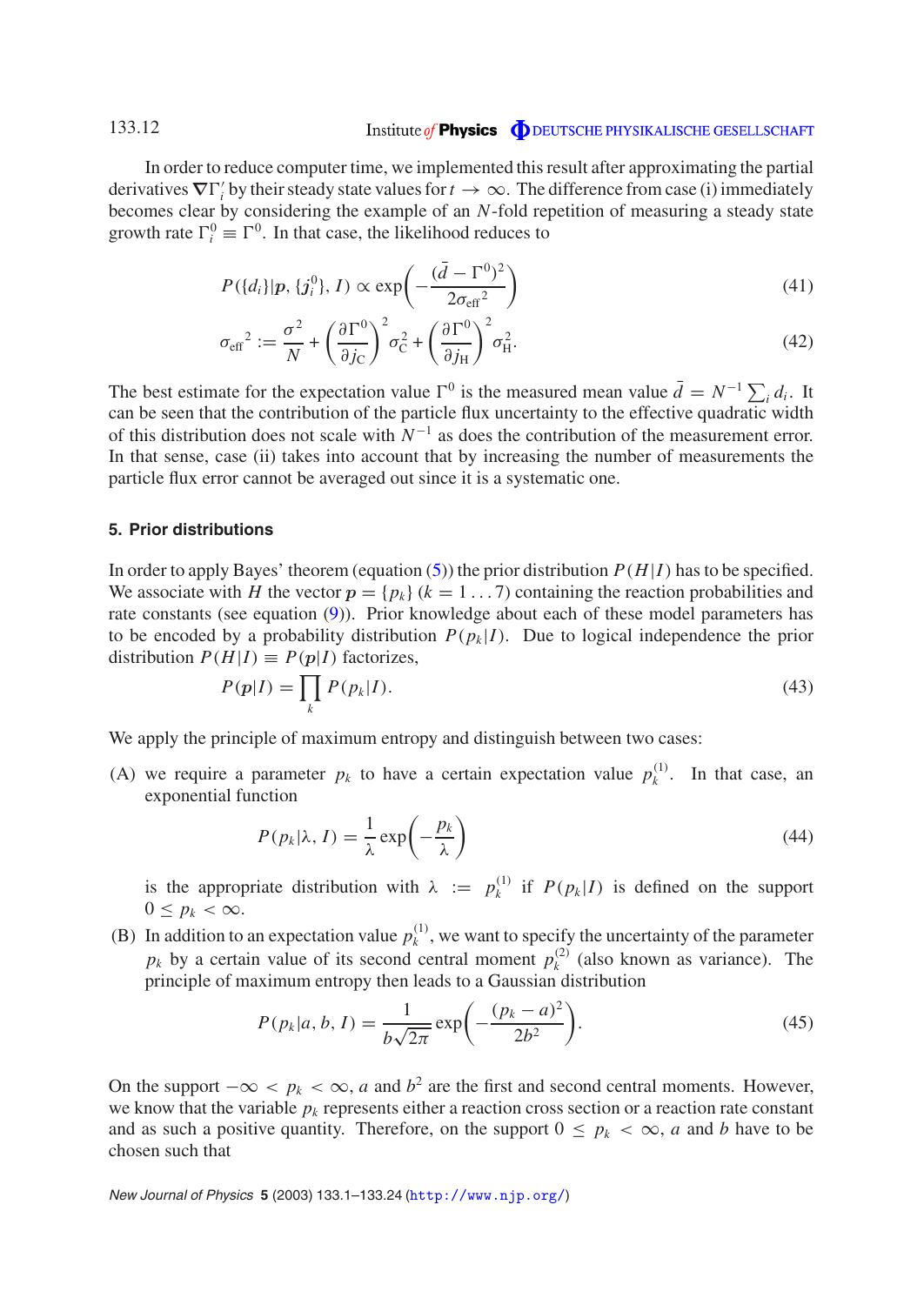$$
\frac{1}{p_k^{(0)}} \int_0^\infty p_k \exp\left(-\frac{(p_k - a)^2}{2b^2}\right) dp_k = p_k^{(1)}
$$
\n(46)

$$
\frac{1}{p_k^{(0)}} \int_0^\infty (p_k - p_k^{(1)})^2 \exp\left(-\frac{(p_k - a)^2}{2b^2}\right) dp_k = p_k^{(2)} \tag{47}
$$

where the constant  $p_k^{(0)}$  normalizes the distribution  $P(p_k|I)$ . This system of equations can be solved e.g. by numerical iteration taking  $(p_k^{(1)}, p_k^{(2)})$  as a starting point for  $(a, b)$ . We now apply either case (A) or case (B) to each of the model parameters  $p_k$ :

 $p_{\text{add}}^{\text{H}}$ ,  $p_{\text{abs}}^{\text{H}}$ : quantitative knowledge about these two parameters can be found in the literature. The group of Küppers studied chemical erosion of amorphous hydrocarbon films with atomic hydrogen [\[14\]](#page-23-6). From a microscopic modelling of their results, they derived the reaction cross sections  $\sigma_{\text{add}}^{\text{H}} = 1.3 \text{ Å}^2$  and  $\sigma_{\text{abs}}^{\text{H}} = 0.05 \text{ Å}^2$ . Given the area density of surface sites of  $n_0 = 1.35 \times 10^{15}$  cm<sup>-2</sup> s<sup>-1</sup>, this corresponds to reaction probabilities of  $p_{\text{add}}^{\text{H}} = 0.175$  and  $p_{\text{abs}}^{\text{H}} = 6.75 \times 10^{-3}$ . Although only a point estimate (i.e. an estimation in terms of a single numerical value), we do not apply case (A) for the following reasons: the exponential distribution of equation [\(44\)](#page-11-1) is maximized by the value  $p_k = 0$ . On the other hand, published parameter values are commonly obtained from a *best fit* i.e. they maximize some sort of likelihood. In addition, the relative uncertainty of experimentally determined quantities is not completely unknown (as case (A) would imply) but in most cases is in the range of 0 to 100%. We therefore use the mentioned values for  $p_{\text{add}}^{\text{H}}$  ( $p_{\text{abs}}^{\text{H}}$ ) as the first moments in case (B) together with second moments of 50% (60%). As mentioned, the parameters of the Gaussian distribution differ from its first and second moments due to the non-negativity of the variable: we arrive at  $(a, b) = (1.66 \times 10^{-1}, 0.96 \times 10^{-1})$  for the parameter  $p_{\text{add}}^{\text{H}}$  and  $(a, b) = (5.5 \times 10^{-3}, 5.0 \times 10^{-3})$ for the parameter  $p_{\text{abs}}^{\text{H}}$ .

*k*eros: as a prior distribution for this parameter, we take the posterior distribution obtained from Bayesian analysis of an experiment where the CH<sub>3</sub> beam is switched off and only atomic hydrogen interacts with the film surface. Such an experiment offers the most direct access to  $k_{\text{eros}}$ , since the only parameters remaining for the model calculation are  $p_{\text{add}}^{\text{H}}$ ,  $p_{\text{abs}}^{\text{H}}$  and  $k_{\text{eros}}$ . We analysed one of the corresponding sections in the series of  $CH_3$ -switching experiments, taking a flat prior distribution for *k*eros. A nice Gaussian posterior distribution for *k*eros resulted with the maximum  $a = 3.5 \times 10^{-3}$  s<sup>-1</sup> and a width  $b = 1 \times 10^{-3}$  s<sup>-1</sup>. Referring to case (B), we take this Gaussian as the common prior distribution for all data sets to be analysed. Note that this parameter does not depend on the angle of incidence of the particle beams (which was different for the two data sets to be analysed): this parameter appears only in a reaction rate that does not scale with any particle flux density.

 $p_{\text{elim}}^{\text{H}}$ ,  $p_{\text{eros}}^{\text{H}}$ : the only information about these parameters exists in terms of consistency with the model picture: in the framework of our model, both parameters belong to processes which are triggered by hydrogen abstraction due to impinging atomic hydrogen. Accordingly, we take the expectation value  $\langle p_{\text{abs}}^{\text{H}} \rangle = 6.75 \times 10^{-3}$  as a point estimate for the parameters  $p_{\text{elim}}^{\text{H}}$  and  $p_{\text{eros}}^{\text{H}}$ . We apply case (A) in order to express our ignorance about the confidence of this estimate.

 $p_{\text{abs}}^{\text{C}}$ : the most direct access to this quantity is the observation of the adsorption rate of  $CH<sub>3</sub>$  radicals without additional atomic hydrogen flux. In that case hydrogen abstraction by incoming CH<sub>3</sub> is the rate-limiting step and the only channel for creating dangling bonds. Von Keudell *et al* [\[8\]](#page-22-9) performed CH3-adsorption experiments with an angle of incidence of 45◦ [\[18\]](#page-23-7)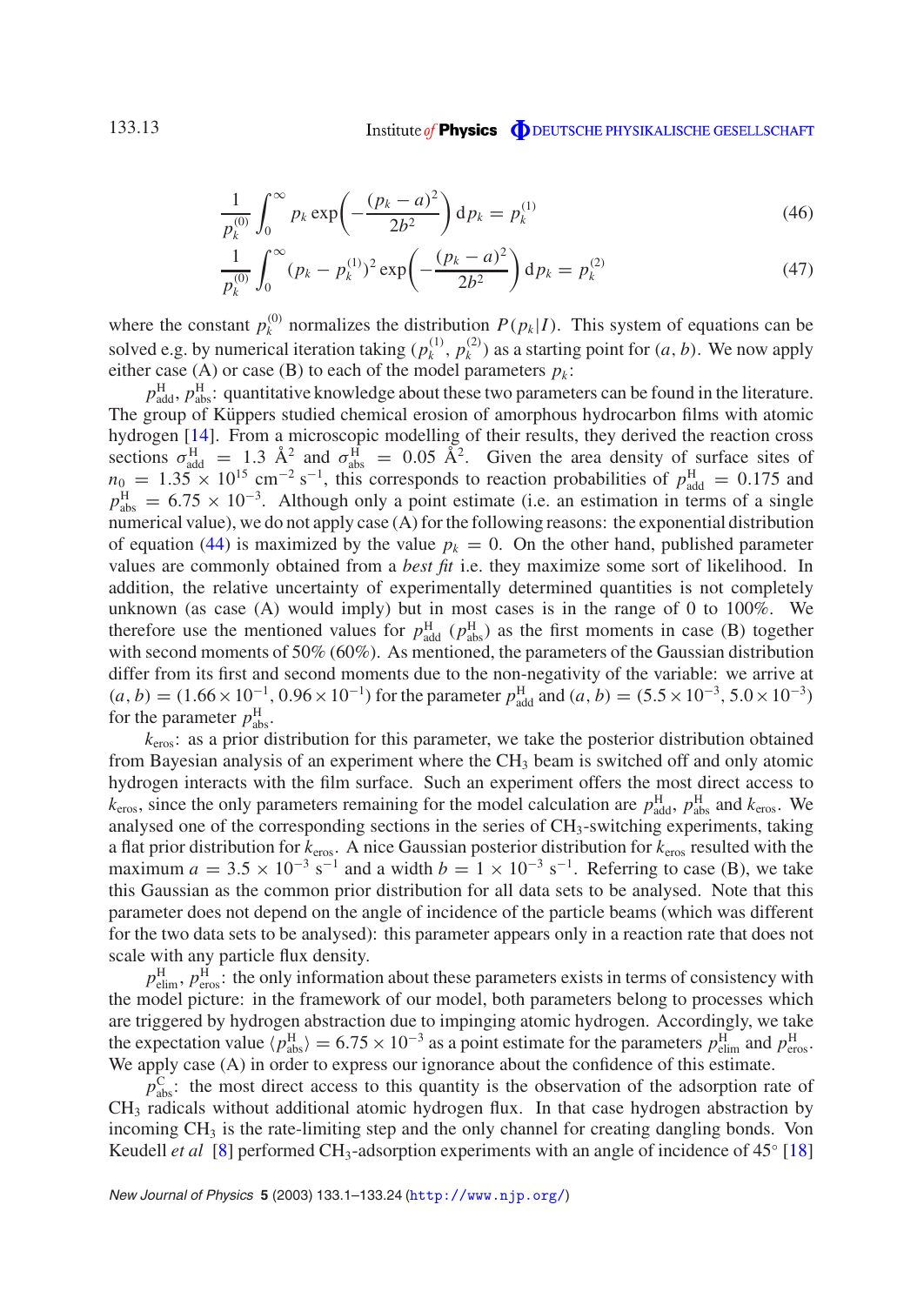#### Institute of **Physics O** DEUTSCHE PHYSIKALISCHE GESELLSCHAFT

(in contrast to the description in [\[8\]](#page-22-9) which quoted an angle of incidence of 90◦). He derived a value of  $\sigma_{\text{abs}}^{\text{C}} = 1.6 \times 10^{-3}$  (which corresponds to  $p_{\text{abs}}^{\text{C}} = 2 \times 10^{-4}$ ). By contrast, we performed CH<sub>3</sub>-adsorption experiments at normal incidence and found a value of  $p_{\text{abs}}^{\text{C}} = 2 \times 10^{-5}$ . We apply case  $(A)$  and match the geometries of the CH<sub>3</sub>-adsorption experiments with those of the experiments under investigation here: we take  $\langle p_{\text{abs}}^{\text{C}} \rangle = 2 \times 10^{-4}$  as the expectation value for the data set consisting of the steady state growth rate as a function of the atomic hydrogen flux. For the time-resolved measurements (CH<sub>3</sub> radicals hit the film surface perpendicularly) we choose  $\langle p_{\text{abs}}^{\text{C}} \rangle = 2 \times 10^{-5}$  as the expectation value.

 $p_{\text{add}}^{\text{C}}$ : in the case of the steady state measurements in figure [1,](#page-2-1) we express full ignorance about the value of this parameter by taking the prior distribution to be flat, i.e.  $P(p_{\text{add}}^C|I) = \text{constant}$ , but restricted to positive values  $(P(p_{\text{add}}^C | I) = 0$  for  $p_{\text{add}}^C < 0$ ). As we will show, a posterior expectation value of  $\langle p_{\text{add}}^{\text{C}} \rangle = 1.22$  results. We shall take this expectation value as prior knowledge (case  $(A)$ ) for evaluating the set of  $CH_3$ -on/off experiments (figure [2\)](#page-5-1). This is a reasonable choice because of the following factor: the flux ratio  $j_H$ :  $j_C$  in those experiments is so low that the limiting factor for the chemisorption rate  $j_c p_{\text{add}}^C \Theta_{\text{db}}$  is the coverage with dangling bonds  $\Theta_{db}$ , the main source of which is hydrogen abstraction by atomic hydrogen. In other words, the influence of the factor  $j<sub>C</sub> p<sub>add</sub><sup>C</sup>$  on the net growth rate is only weak, as can be already seen directly from the data in figure [2:](#page-5-1) the steady state growth rate in the four measurements changes only slightly although  $j<sub>C</sub>$  is varied within one order of magnitude. Likewise, a rather flat posterior distribution for the parameter  $p_{\text{add}}^C$  would result if no additional information existed. However, since the collection of steady state growth rates in figure [1](#page-2-1) supplies us with such information, it seems to suggest itself to take an exponential prior distribution with expectation value  $\langle p_{\text{add}}^{\text{C}} \rangle = 1.22$  as a reference.

#### <span id="page-13-0"></span>**6. Results**

We briefly summarize our considerations concerning the application of Bayes' theorem to our problem: the full information about the value of the model parameters in the light of the data and prior knowledge is contained in the posterior distribution

$$
P(p|\{d_i\}, \{j_i^0\}, I) \propto P(\{d_i\}|p, \{j_i^0\}, I) \times P(p|I). \tag{48}
$$

We have discussed the adaptation of likelihood function  $P({d_i} | p, {j_i^0}, I)$  and prior distributions  $P(p|I)$  for the data set of steady state growth rates (figure [1\)](#page-2-1), respectively for the time-resolved 'CH3-on/off' measurements shown in figure [2.](#page-5-1) In addition to the measurement error, we took into account the uncertainty with respect to the particle beam flux densities by analytic marginalization. From this combined posterior distribution for the vector *p*, we now construct posterior distributions  $P(p_k | \{d_i\}, \{j_i^0\}, I)$  for each microscopic parameter  $p_k$  by marginalization:

$$
P(p_k|\{d_i\}, \{j_i^0\}, I) = \int P(p|\{d_i\}, \{j_i^0\}, I) dp_{l \neq k}.
$$
\n(49)

As indicated by the notation  $p_{l\neq k}$ , the integration extends over all parameters except  $p_k$ . This integration is done numerically with a Monte Carlo Markov chain (MCMC) computer code [\[19\]](#page-23-8): a random walk  $\{p_n\}$  in parameter space is constructed such that the sampling density is given by  $P(p|\{d_i\}, \{j_i^0\}, I)$ . The marginal posterior distribution  $P(p_k|\{d_i\}, \{j_i^0\}, I)$  can then be obtained from plotting the *k*th component of the random walk  $\{p_n\}_k$  as a histogram. We calculated  $5 \times 10^4$ steps for each data set so that stationary conditions were achieved.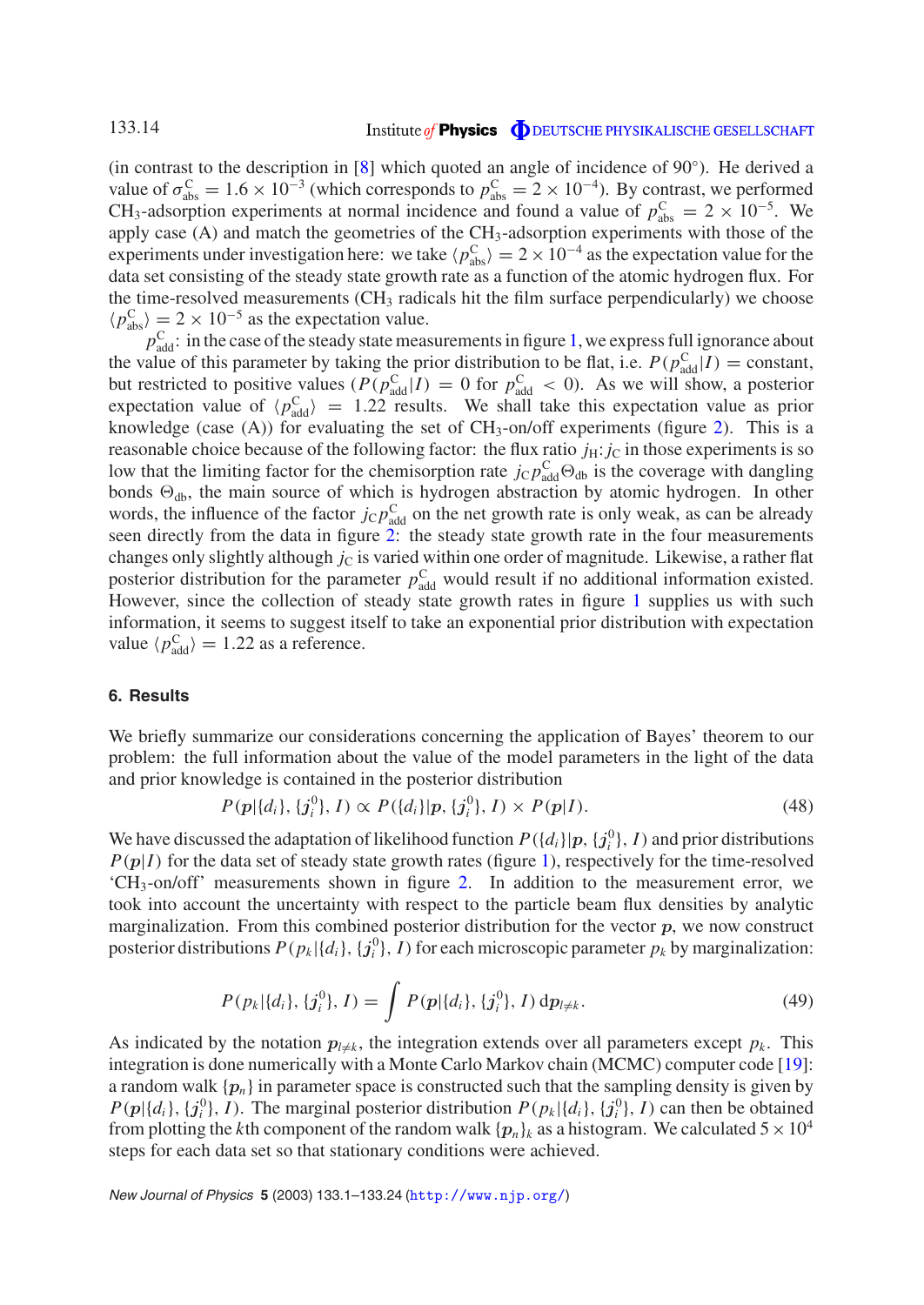#### <span id="page-14-0"></span>*6.1. Steady state growth rates versus time-resolved measurements*

We first estimate the model parameters from the set of steady state growth rates given in figure [1.](#page-2-1) In figure [3,](#page-15-0) the marginal posterior distributions for the seven microscopic parameters are displayed. Comparing the histograms with the prior distributions (dashed curves) gives an estimate of how much information beyond prior knowledge is contained in the data. For this comparison, we have also quoted the expectation value of each marginal posterior distribution (the first moments of the prior distributions were discussed in the previous section).

Apparently, not much new information about the parameters  $k_{\text{eros}}, p_{\text{eros}}^{\text{H}}, p_{\text{abs}}^{\text{C}}$  and  $p_{\text{add}}^{\text{H}}$  can be inferred from the data. This can be easily explained: the posterior distribution for  $k_{\text{eros}}$  is almost identical to the prior estimate, because the rate for erosion of bulk material  $n_0k_{\rm eros} \Theta_{\rm db}$  only makes a minor contribution to the net growth rate. This can be seen already from the 'CH<sub>3</sub>-off' phase in the time-resolved measurements, where this erosion rate turns out to be below  $5 \times 10^{11}$  cm<sup>-2</sup> s<sup>-1</sup>. If an additional flux of methyl radicals is present (as is the case for the data of figure [1\)](#page-2-1), the contribution of the term  $n_0k_{\text{eros}}\Theta_{\text{db}}$  is actually much less, because CH<sub>3</sub> chemisorption decreases the number of dangling bonds  $\Theta_{db}$ . Likewise, the data are not informative with respect to  $p_{abs}^C$ . According to our prior information, the cross section for hydrogen abstraction by  $CH<sub>3</sub>$  is much smaller than the one for hydrogen abstraction by H. The latter process therefore dominates the rate for dangling bond creation, i.e. the reactivity of the surface. We conclude that the process of hydrogen abstraction by  $CH_3$  would be somewhat unnecessary if we were to explain solely the data given in figure [1.](#page-2-1) The data make also only a tiny change in our knowledge about the parameter  $p_{\text{eros}}^{\text{H}}$ . This is not surprising since from observing the net growth rate it is difficult to tell whether the rate for CH<sub>3</sub> chemisorption is partly compensated by erosion of chemisorbed CH3 groups. In principle this distinction should be possible due to the fact that the former process depends on  $j_c \Theta_{db}$  whereas the latter scales with  $j_H \Theta_{H3}$ . However, the observed Hflux dependence seems to be not significant enough. Finally, a similar argument holds for the parameter  $p_{\text{add}}^{\text{H}}$ : the data do not allow us to distinguish the rate for dangling bond creation from the rate for dangling bond annihilation (via chemisorption by H). Although the first process scales with  $\Theta_H$  and the second one with  $\Theta_{db}$ , the flux dependent data contain no information that would substantially deviate from what is known *a priori* about the cross section  $p_{\text{add}}^{\text{H}}$ .

By contrast, the experiment is obviously quite informative with respect to the cross sections  $p_{\text{abs}}^{\text{H}}$ ,  $p_{\text{elim}}^{\text{H}}$  and  $p_{\text{add}}^{\text{C}}$ . These parameters correspond to elementary reactions which the model proposes to be necessary even if only steady state growth rates are to be explained: hydrogen abstraction by H is the main source that provides dangling bonds, i.e. chemisorption sites. From the observation of nonzero steady state growth rates follows the parameter  $p_{\text{abs}}^{\text{H}}$  being strictly positive. Indeed, the posterior distribution indicates a finite minimum value for  $p_{\text{abs}}^{\text{H}}$  despite the fact that our prior distribution erroneously gives a small chance for the possibility of  $p_{\text{abs}}^{\text{H}}$  being zero. In the light of the data, our prior knowledge is also overruled in the sense that the Gaussian shape is not preserved. Also the process of cross-linking of chemisorbed  $CH<sub>3</sub>$  groups into lower hydrides is mandatory within the framework of the model. Again, the prior distribution for the corresponding parameter ( $p_{\text{elim}}^{\text{H}}$ ) does not exclude the possibility  $p_{\text{elim}}^{\text{H}} = 0$ ; in fact it even ascribes the highest probability to this case. Data analysis tells us, however, that values less than  $p_{\text{elim}}^{\text{H}} = 2.5 \times 10^{-3}$  can be safely ruled out and that the expectation value has to be corrected from  $\langle p_{\text{elim}}^{\text{H}} \rangle = 6.75 \times 10^{-3}$  to a higher value of  $\langle p_{\text{elim}}^{\text{H}} \rangle = 9.5 \times 10^{-3}$ . The most explicit information obtained from the experimental observations results for the cross section for  $CH<sub>3</sub>$  chemisorption. Although nothing was known *a priori* about the parameter  $p_{\text{add}}^C$  except non-negativity, Bayesian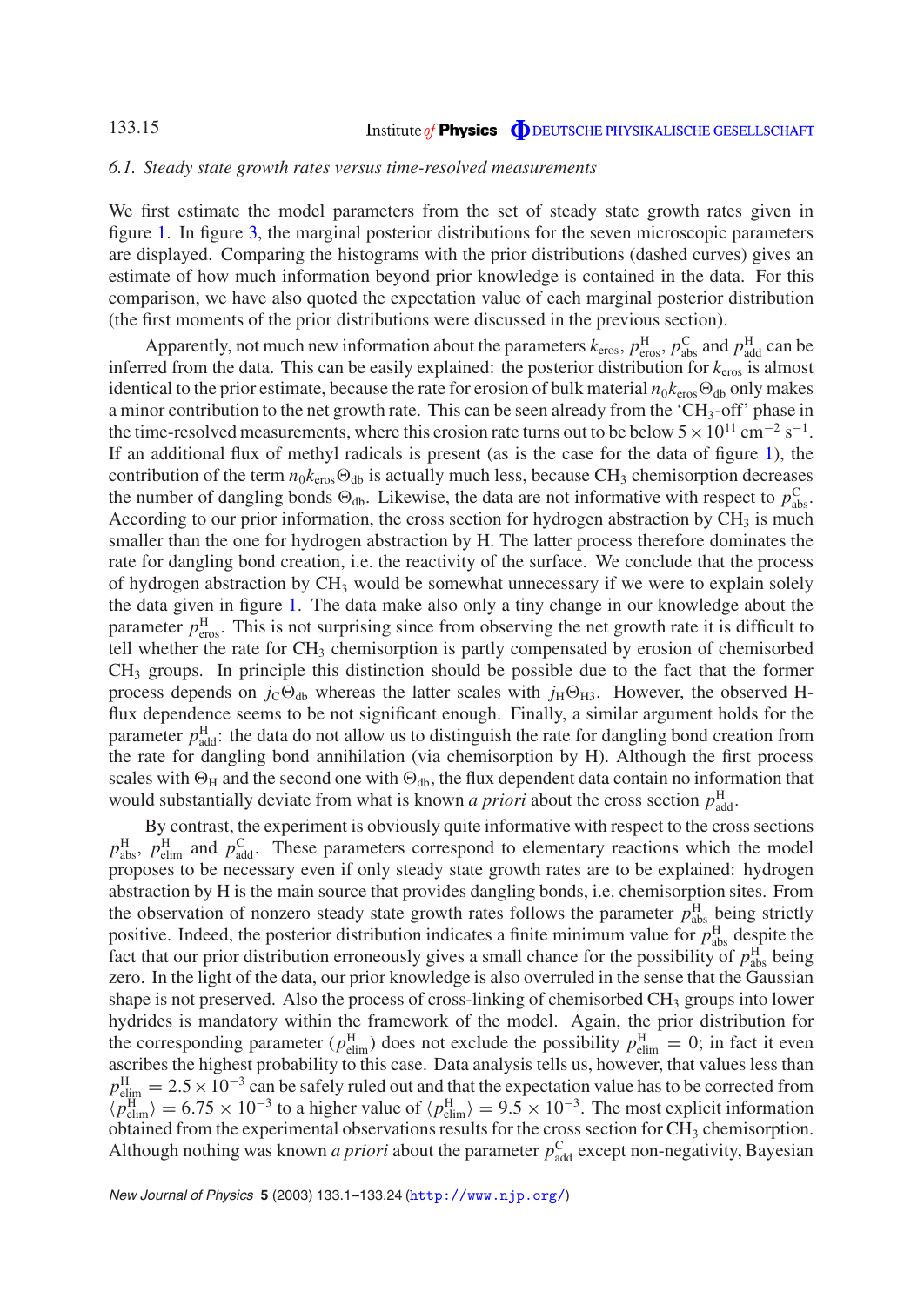<span id="page-15-0"></span>

**Figure 3.** Bayesian analysis of the steady state growth rate in figure [1:](#page-2-1) the marginal posterior distributions of the seven model parameters are given by the histograms. Corresponding expectation values are shown. Prior distributions are drawn as dashed curves.

parameter estimation provides detailed information:  $p_{\text{add}}^{\text{C}}$  is of the order of unity with expectation value  $\langle p_{\text{add}}^{\text{C}} \rangle = 1.22$ . The posterior distribution has a non-Gaussian, asymmetric shape with a pronounced right wing.

We now focus on estimating the model parameters from the set of time-resolved measurements shown in figure [2.](#page-5-1) We analysed the four experiments separately for reasons which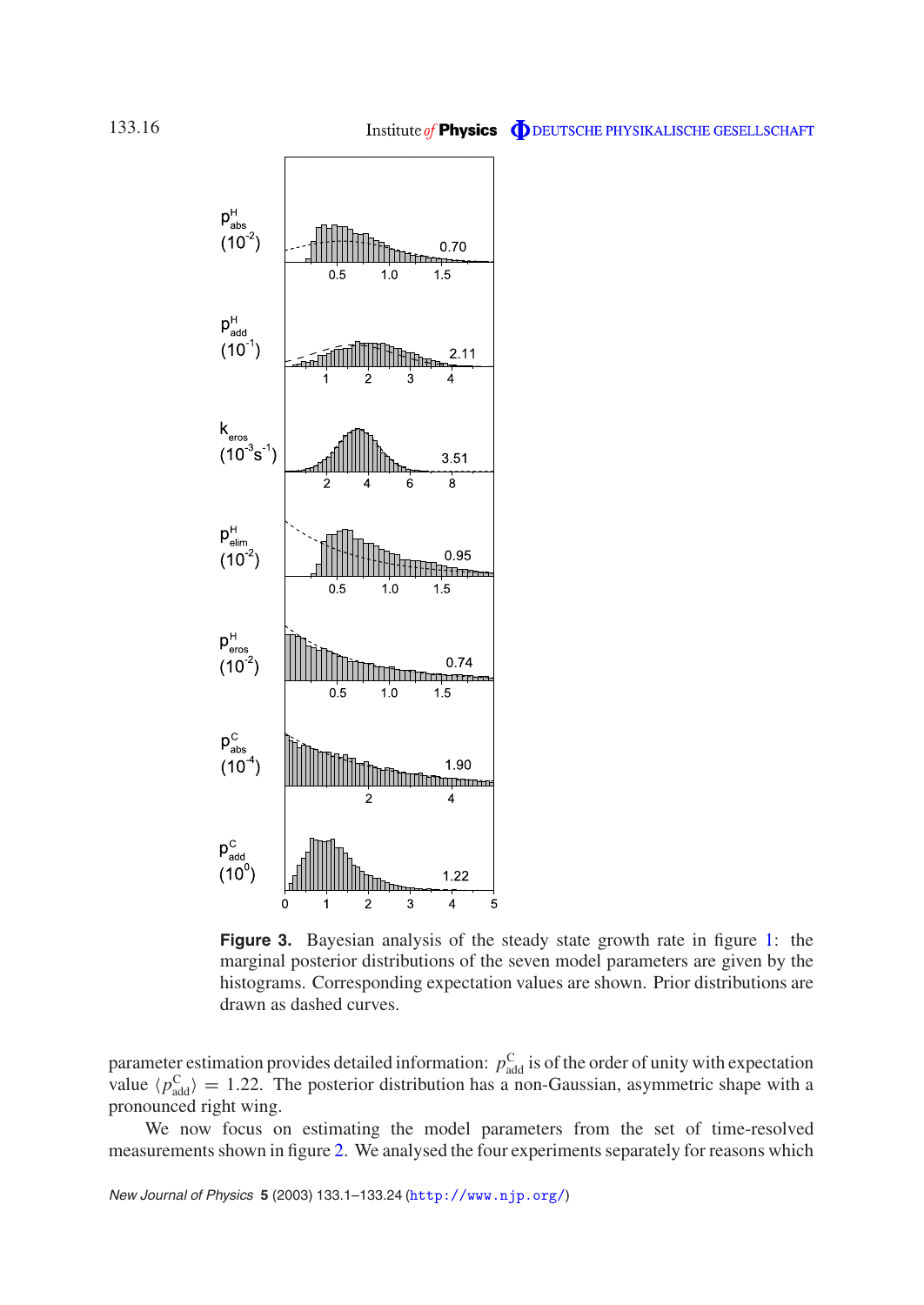will become clear later. Nevertheless, for the moment we would like to draw the reader's attention to the posterior distribution features displayed in figure [4](#page-17-1) (e.g. the shape) that are common to all four measurements. Similar to the previous case, the prior distributions of the parameters  $k_{\text{eros}}$ ,  $p_{\text{abs}}^{\text{C}}$  and  $p_{\text{add}}^{\text{H}}$  are more or less preserved by the posterior distributions. According to the prior information, the cross section for hydrogen abstraction by  $CH<sub>3</sub>$  is even smaller compared to the steady state data (again we remark that the angle of incidence for the methyl radicals is different in the two cases). Consequently, there is even less information that the measurements would add to the existing knowledge. The Gaussian shape of the prior distribution for *k*eros survives at least qualitatively after analysing the data. A more pronounced deviation between prior and posterior distribution can be seen for the cross sections  $p_{\text{add}}^H$  and  $p_{\text{abs}}^H$ . As already mentioned, a lower flux ratio  $j_H$ :  $j_C$  puts more weight on the process of dangling bond creation via hydrogen abstraction by H as being rate-limiting. The data are therefore informative about the cross section  $p_{\text{abs}}^{\text{H}}$ . Furthermore, it is the ratio of  $p_{\text{abs}}^{\text{H}}$  and  $p_{\text{add}}^{\text{H}}$  which determines the number of dangling bonds which are available at time  $t = 0$  when the CH<sub>3</sub> flux is switched on. In that sense the data also provide some information about  $p_{\text{add}}^{\text{H}}$  by means of the initial surface reactivity at  $t = 0$ . The posterior distributions for  $p_{\text{abs}}^{\text{H}}$  and  $p_{\text{add}}^{\text{H}}$  broaden out as the flux ratio  $j_{\text{H}}: j_{\text{C}}$  is increased from the left to the right. Consistently with what is said above, the trend has the opposite direction for  $p_{\text{add}}^C$ : from the experiment with  $j_C = 2.0 \times 10^{15} \text{ cm}^{-2} \text{ s}^{-1}$  one can basically only learn that the expectation value  $\langle p_{\text{add}}^{\text{C}} \rangle$  is larger than the prior point estimate (namely  $\langle p_{\text{add}}^{\text{C}} \rangle = 1.4$  instead of  $\langle p_{\text{add}}^{\text{C}} \rangle = 1.22$ ) and that—contrary to the prior information— $p_{\text{add}}^{\text{C}} = 0$  is certainly not the most likely value. However, as the flux ratio  $j_H$ :  $j_C$  is increased from the left to the right, the measurements get more and more explicit about the cross section for  $CH<sub>3</sub>$  chemisorption being different from the prior distribution.

Obviously, the cross sections  $p_{\text{elim}}^{\text{H}}$  and  $p_{\text{eros}}^{\text{H}}$  can be determined very precisely from the Bayesian analysis of the 'CH<sub>3</sub>-on/off' experiments: the resulting posterior distributions are very narrow (note that the abscissa has been stretched compared to figure [3!](#page-15-0)) and there is hardly anything left from the asymmetry of the exponential prior distributions. This resembles the fact that the cross section  $p_{\text{elim}}^{\text{H}}$  has a strong influence on the slowing down of the initially fast growth process following the onset of the CH<sub>3</sub> beam as well as the resulting steady state level. The cross section  $p_{\text{eros}}^{\text{H}}$  is responsible for the increased etching rate immediately after switching the CH<sub>3</sub> beam off. We compare the posterior distribution for the parameter  $p_{\text{eros}}^{\text{H}}$  with that for the parameter  $p_{\text{abs}}^{\text{H}}$ : from all four data sets we derive the expectation value  $\langle p_{\text{eros}}^{\text{H}} \rangle$  to be substantially smaller (by a factor of about 5–10) than the expectation value  $\langle p_{\text{abs}}^{\text{H}} \rangle$ , although *a priori* we had assumed equal expectation values. Since there is no overlap between the posterior distributions for  $p_{\text{abs}}^{\text{H}}$ <br>and those for  $p_{\text{abs}}^{\text{H}}$ , one can even conclude with confidence that  $p_{\text{eros}}^{\text{H}}$  has a smaller value tha We can think of two possible reasons for this finding. In our model, the reaction probability  $p_{\text{eros}}^{\text{H}}$ is meant to summarize a sequence of reactions: first, atomic hydrogen abstracts surface-bonded hydrogen. The resulting dangling bond recombines via emission of a neighbouring surfacebonded CH3 group. We assumed the first step to be rate limiting. Consequently, we chose the prior distribution for  $p_{\text{eros}}^{\text{H}}$  to have the same expectation value as that for  $p_{\text{abs}}^{\text{H}}$ . The posterior result ' $p_{\text{eros}}^{\text{H}} < p_{\text{abs}}^{\text{H}}$ ' can be interpreted as overruling our prior assumption: if the rate-limiting step is not the abstraction reaction but the activated release of the neighbouring surface-bonded CH3 group, then the total reaction probability is indeed overestimated by the reaction probability for the first reaction step. Alternatively, one might speculate about the existence of a different reaction pathway, e.g. the direct abstraction of surface-bonded  $CH<sub>3</sub>$  by atomic hydrogen: in the case of  $CH_3$  groups chemically bonded to a  $Si(100)$  surface, a beam of atomic hydrogen leads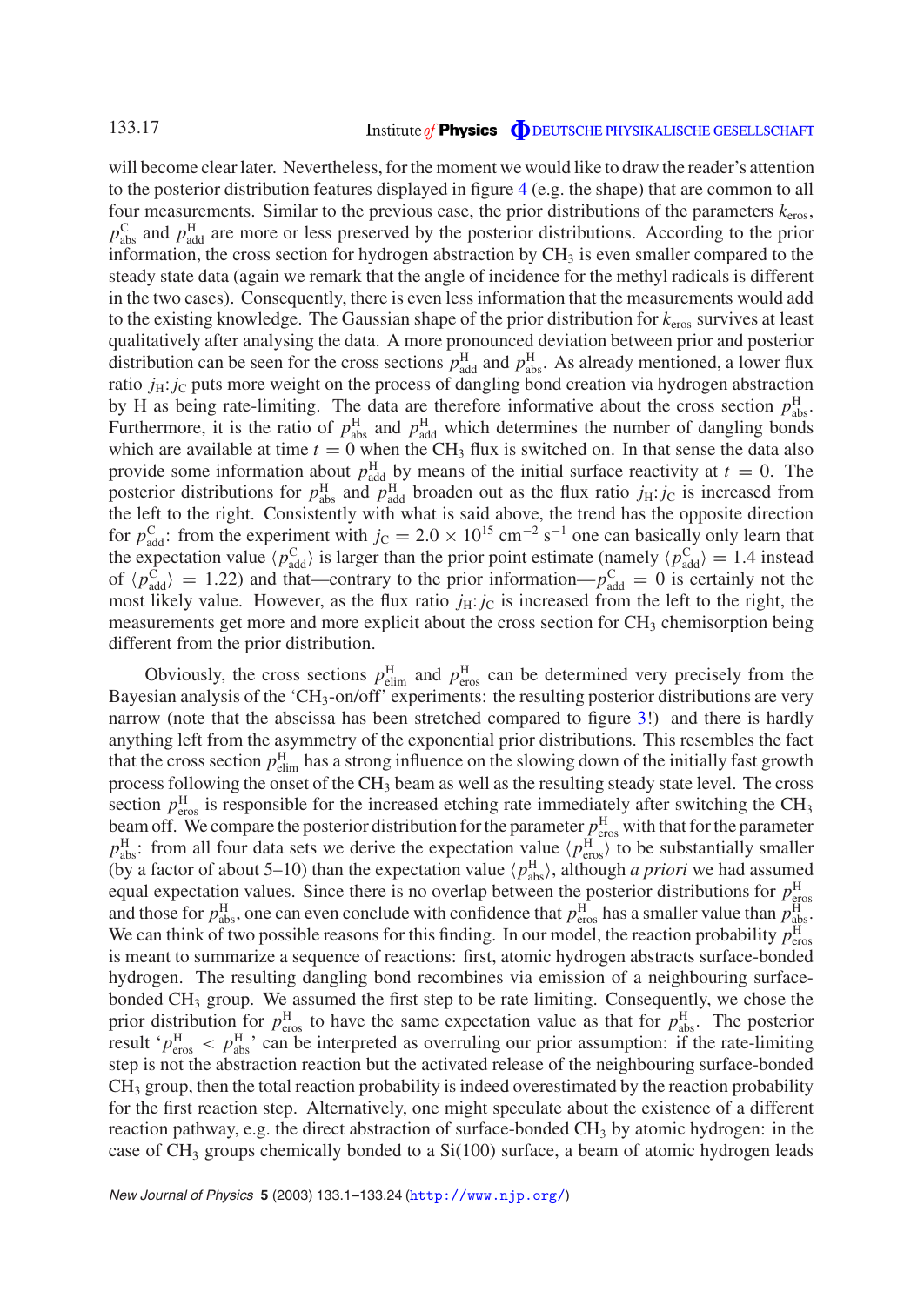<span id="page-17-1"></span>

1.97

À

1.55

Ò

 $\overline{4}$ 

 $\overline{8}$ 

 $\overline{6}$ 

**|| || || || || || || || || || || ||** 

2

 $\overline{2}$ 

 $\mathbf{\hat{z}}$ 

ぅ

 $\overline{2}$  $\overline{\mathbf{4}}$ 

 $\Delta$  $\overline{6}$ 

**III Millimm** 

ż

 $\overline{2}$ 1

#### Institute of **Physics O** DEUTSCHE PHYSIKALISCHE GESELLSCHAFT

 $\overline{2}$ 

 $\overline{4}$ 6  $\overline{8}$ 

 $\overline{4}$ 

IMm

Ż

0.85

 $\overline{8}$ 

1.99

À

2.15

 $\overline{6}$ 

**Him** 

 $\overline{8}$ 

1.57

1.99

1.92

 $\overline{6}$  $\overline{8}$ 

 $\dot{3}$ 

**Figure 4.** Bayesian analysis of the series of time-resolved measurements in figure [2:](#page-5-1) each of the four panels belongs to the corresponding panel in figure [2.](#page-5-1) The marginal posterior distributions of the seven model parameters are given by the histograms. Corresponding expectation values are given as a number. Prior distributions are drawn as dashed curves.

to the formation of  $CH_3SiH_3$  as the only carbon-containing erosion product [\[20\]](#page-23-9). However, Loh *et al* [\[21\]](#page-23-10) and Foord *et al* [\[22\]](#page-23-11) showed by mass spectrometry that CD<sub>3</sub> groups bonded to a polycrystalline diamond surface can indeed be abstracted by atomic hydrogen as CD*x*H4<sup>−</sup>*<sup>x</sup>* molecules. A rate equation model for the isotopic exchange at the surface and the abstraction of surface-bonded  $CD_xH_{3-x}$  species by H was set up. From comparing the model with the mass spectrometric measurements of  $CD_xH_{4-x}$ , the probability for hydrogen abstraction was found to be five times larger than the probability for abstraction of a methyl group. This finding is consistent with our posterior estimation of the parameters  $p_{\text{eros}}^{\text{H}}$  and  $p_{\text{abs}}^{\text{H}}$ .

#### <span id="page-17-0"></span>*6.2. Beyond the present model*

In this section, we compare the posterior distributions resulting from the four  $\rm CH_{3}$ -on/off' experiments (figure [4\)](#page-17-1) with each other. Our model is devised to predict the time-dependent growth rate as a function of the time-dependent flux densities  $\Gamma(t) = \Gamma(j_{\rm C}(t), j_{\rm H}(t))$ . We proposed the microscopic cross sections *p* to be a set of constants. The model therefore simplifies reality by claiming that the complex interaction of CH<sub>3</sub> and H at the surface of an amorphous hydrocarbon film can be completely described on the basis of a few (seven) numbers. *Conversely, we can*

 $\overline{2}$ 

 $\frac{1}{2}$ 

 $p_{\text{eros}}^H$ <br>(10<sup>-3</sup>)

 $p_{\text{abs}}^{\text{C}}$ <br>(10<sup>-5</sup>)

 $p_{\mathsf{add}}^{\mathsf{C}}$ 

 $(10^0)$ 

 $\overline{4}$ 6

 $\overline{4}$ 

**M** 

lliftm

 $\overline{2}$ 

 $\overline{8}$ 

1.47

1.98

1.40

Ò

 $\overline{6}$  $\overline{8}$   $\frac{1}{2}$  $\overline{4}$ 6  $\dot{8}$ 

 $\dot{2}$  $\overline{4}$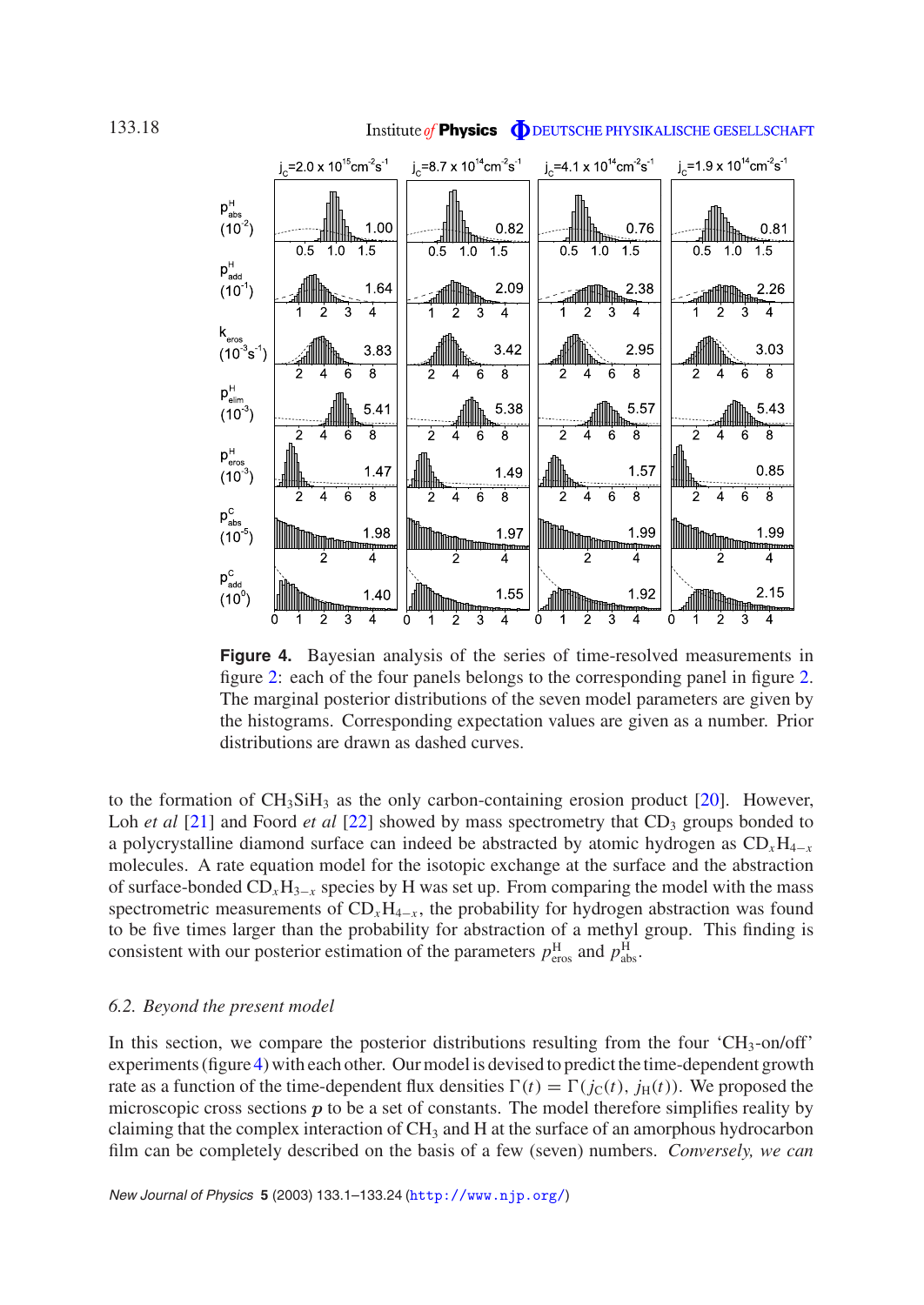#### *judge the quality of this simplification from the degree to which the parameter estimations are (or are not) flux dependent*.

Before we discuss systematic variations with respect to varying fluxes, we note that some of these trends may be inconsistent with the fourth data set (corresponding to  $j_c$ )  $1.9 \times 10^{14}$  cm<sup>-2</sup> s<sup>-1</sup>). However, this can be traced back to the fact that this fourth measurement has been terminated too early: the 'CH<sub>3</sub>-off' phase has not yet safely reached a steady state. The distinction between the initial phase of erosion of chemisorbed  $CH<sub>3</sub>$  groups and the phase of steady state bulk erosion is somewhat ambiguous; consequently, so is the determination of the corresponding parameters  $p_{\text{eros}}^{\text{H}}$  and  $k_{\text{eros}}$ . This also has an influence on the parameters  $p_{\text{abs}}^{\text{H}}$ and  $p_{\text{add}}^{\text{H}}$ .

As figure [4](#page-17-1) shows, the posterior distribution for  $p_{\text{abs}}^{\text{H}}$  shifts to larger values as the CH<sub>3</sub> flux is increased. This can be seen from the corresponding expectation values or the  $p_{\text{abs}}^{\text{H}}$ -values which maximize the posterior distributions (we have already explained why the distribution also gets broader). We attribute this effect to the simplification that the model makes about possible chemisorption sites: the model requires the process of cross-linking as mandatory. It ignores the possibility that the sequence of dangling bond creation and  $CH<sub>3</sub>$  chemisorption could also take place directly at chemisorbed CH<sub>3</sub> groups which are not yet cross-linked with each other. However, this process might indeed happen as the  $CH<sub>3</sub>$  flux gets more and more intense compared to the atomic hydrogen flux. In this case, dangling bonds created at methyl groups have no time to recombine with each other. Therefore, if the measured growth rate is to be explained exclusively by abstraction/chemisorption events at cross-linked sites  $(\Theta_{H})$ , then a larger cross section for dangling bond creation ( $p_{\text{abs}}^{\text{H}}$ ) is needed as  $\Theta_{\text{H}}$  decreases, i.e. as the CH3 flux is increased. Consistent with this explanation, it is no surprise that the distribution for  $k_{\text{eros}}$  moves to higher values with increasing CH<sub>3</sub>-flux  $j_c$  (i.e. from right to left in figure [4\)](#page-17-1): a less cross-linked hydrocarbon film is expected to be eroded more easily by atomic hydrogen, since fewer CC bonds need to be broken in order to produce the necessary end groups. Indeed, the measured steady-state erosion rates during the 'CH<sub>3</sub>-off' phases increase from right to left in figure [4,](#page-17-1) although the scaling of the graph makes it impossible to discern this effect. As already explained in section [2,](#page-2-0) the bond-breaking process is phenomenologically accounted for by the value of the parameter  $k_{\text{eros}}$ . Summarizing, if during the 'CH<sub>3</sub>-on' phase the CH<sub>3</sub> flux is higher, a less cross-linked film grows that can be eroded at a higher rate in the subsequent 'CH<sub>3</sub>-off' erosion phase, as is reflected by a higher value of  $k_{\text{eros}}$ . In that sense, the marginal posterior distributions reveal that the model makes an approximation by describing the structural properties of the growing bulk film as being independent from the fluxes  $j_c$  and  $j_H$ .

A pronounced flux dependence can be discerned for the parameters describing chemisorption cross sections: the posterior distributions both for CH<sub>3</sub> chemisorption ( $p_{\text{add}}^C$ ) and for H chemisorption ( $p_{\text{add}}^{\text{H}}$ ) shift to lower values upon increasing the CH<sub>3</sub> flux, already indicated by the expectation values. Analogous to the preceding discussion, we interpret this trend as arising not from the fluxes themselves, but from the resulting coverages on the surface, i.e. the chemisorption cross sections decrease for larger values of  $\Theta_{H3}$ . This finding supports theoretical studies of Träskelin *et al* [\[23\]](#page-23-12): molecular dynamics simulations based on a tightbinding model showed that the cross section for chemisorption of methyl radicals at an isolated dangling bond on a monohydride-terminated diamond(111) surface is  $\sigma_{\text{add}}^C = (11 \pm 2) \text{ Å}^2$ . The authors find a guiding effect by surrounding surface-bonded hydrogen as responsible for this cross section being larger than the surface site area  $(5.7 \text{ Å}^2)$ . But if the dangling bond is surrounded by three neighbouring methyl groups, then the chemisorption cross section is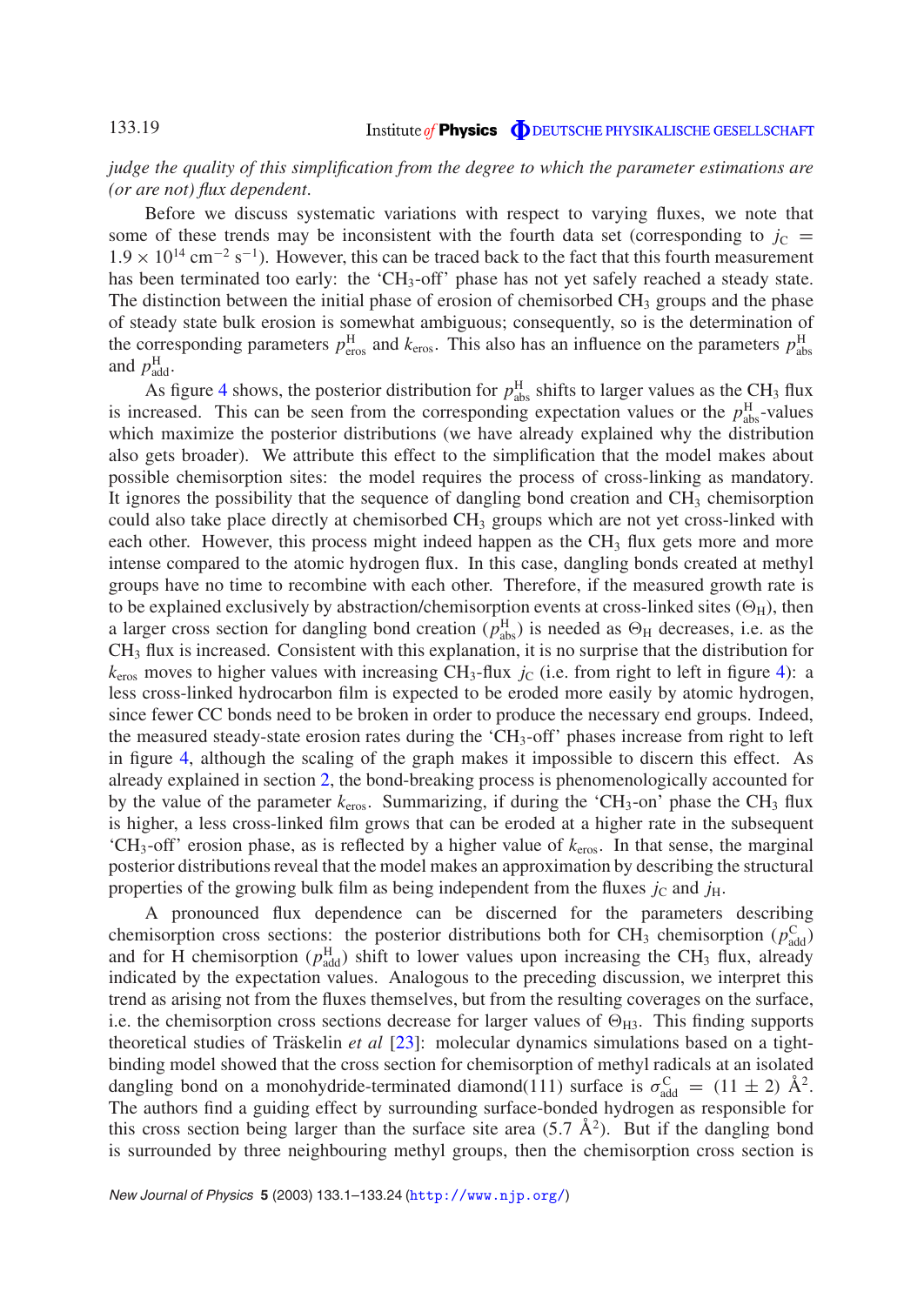only  $\sigma_{\text{add}}^{\text{C}} = (0.2 \pm 0.1) \text{ Å}^2$ . This means that the attractive potential of a dangling bond can be substantially shielded by nearby CH<sub>3</sub> groups. As a result of our Bayesian analysis we found an important effect: each term appearing in the mathematical formulation of our model depends linearly on the coverages  $\Theta_{H3}$ ,  $\Theta_H$  and  $\Theta_{db}$ . The linearity of the model with respect to the coverages is both conceptually attractive (it contains the minimum number of parameters to describe the experimental observations qualitatively) and very advantageous in terms of numerical effort (there exists an analytic solution to the set of rate equations). However, this approach cannot account for any proximity effects like shielding of a dangling bond by neighbouring groups.

#### <span id="page-19-0"></span>*6.3. Angular dependence*

In this section we try to answer the question of whether the reaction cross sections of the model depend on the angle of incidence of the impinging reactants. Indeed, one pronounced angular dependence was known *a priori*: the expected cross section for hydrogen abstraction by CH<sub>3</sub> is  $\langle p_{\text{abs}}^{\text{C}} \rangle \sim 2 \times 10^{-4}$  $\langle p_{\text{abs}}^{\text{C}} \rangle \sim 2 \times 10^{-4}$  $\langle p_{\text{abs}}^{\text{C}} \rangle \sim 2 \times 10^{-4}$  for an angle of incidence of 45° (steady state data, figures 1 and [3\)](#page-15-0), whereas for normal incidence this cross section has a substantially smaller value of  $\langle p_{\rm abs}^{\rm C} \rangle \sim 2 \times 10^{-5}$  (timeresolved data, figures [2](#page-5-1) and [4\)](#page-17-1). This has been derived from measuring the adsorption rate during exposure of the film surface to a quantified beam of  $CH_3$  (without additional hydrogen flux) and a simple rate equation model  $[8, 12]$  $[8, 12]$  $[8, 12]$ . In these  $CH_3$ -adsorption experiments, the reaction probability  $p_{\text{abs}}^{\text{C}}$  is the rate limiting parameter. The experiments discussed here bear no new information about  $p_{\text{abs}}^{\text{C}}$ , as we have shown above. It can be expected that the cross section for CH3-chemisorption also depends on the angle of incidence. Alfonso and Ulloa [\[24\]](#page-23-13) performed molecular dynamics simulations of CH<sub>3</sub> chemisorption on a  $(2 \times 2)$ -reconstructed (100) diamond surface with 75% of the surface sites being hydrogen terminated. At perpendicular incidence, CH<sub>3</sub> chemisorbed in 50% of all cases. At an angle of incidence of  $45°$ , only 10% of the attempts lead to a chemisorption event. The authors point out that the chemisorption cross section at 45<sup>°</sup> is smaller due to the lower amount of kinetic energy of the motion component perpendicular to the surface. One cannot expect that the results of a calculation on a crystalline model surface with a very small number of surface sites can be transferred quantitatively on the real surface of an amorphous hydrocarbon film. But qualitatively this effect appears in the posterior estimates of the chemisorption cross section  $p_{\text{add}}^C$ : we showed that from the steady state data an expectation value of  $\langle p_{\text{add}}^{\text{C}} \rangle = 1.22$  can be derived for CH<sub>3</sub> radicals hitting the film surface at 45◦. For perpendicular angle of incidence, we conclude from Bayesian analysis of the 'CH<sub>3</sub>-on/off' experiments substantially larger expectation values of  $\langle p_{\text{add}}^{\text{C}} \rangle \geq 1.40$ . Recall that the chemisorption cross section  $p_{\text{add}}^C$  decreases for a decreasing flux ratio  $j_H$ : *j*<sub>C</sub>. But the higher expectation values  $\langle p_{\text{add}}^{\text{C}} \rangle$  for perpendicular incidence have *not* been determined from experiments employing higher flux ratios  $j_H$ :  $j_C$ . The steady state data of figure [1](#page-2-1) cover flux ratios of roughly  $0.1 < j_H$ :  $j_C < 15$ ; the flux ratios used in the time-resolved measurements of figure [2](#page-5-1) are  $j_{\text{H}}$ :  $j_{\text{C}} = (0.45, 1.03, 2.20, 4.74)$ , i.e. they lie within that interval. We can therefore identify the angular dependence and the flux dependence (which is better described as coverage dependence) of  $\langle p_{\text{add}}^{\text{C}} \rangle$  as two distinct effects.

It is important to note that in the preceding discussion we talked about parameter *expectation values* and found a dependence on the angle of particle incidence. This conclusion can be drawn not only for the parameters  $p_{\text{abs}}^C$  and  $p_{\text{add}}^C$ , but also for other model parameters. For example, for the parameter  $p_{\text{eros}}^{\text{H}}$  we find a smaller expectation value for hydrogen atoms hitting the surface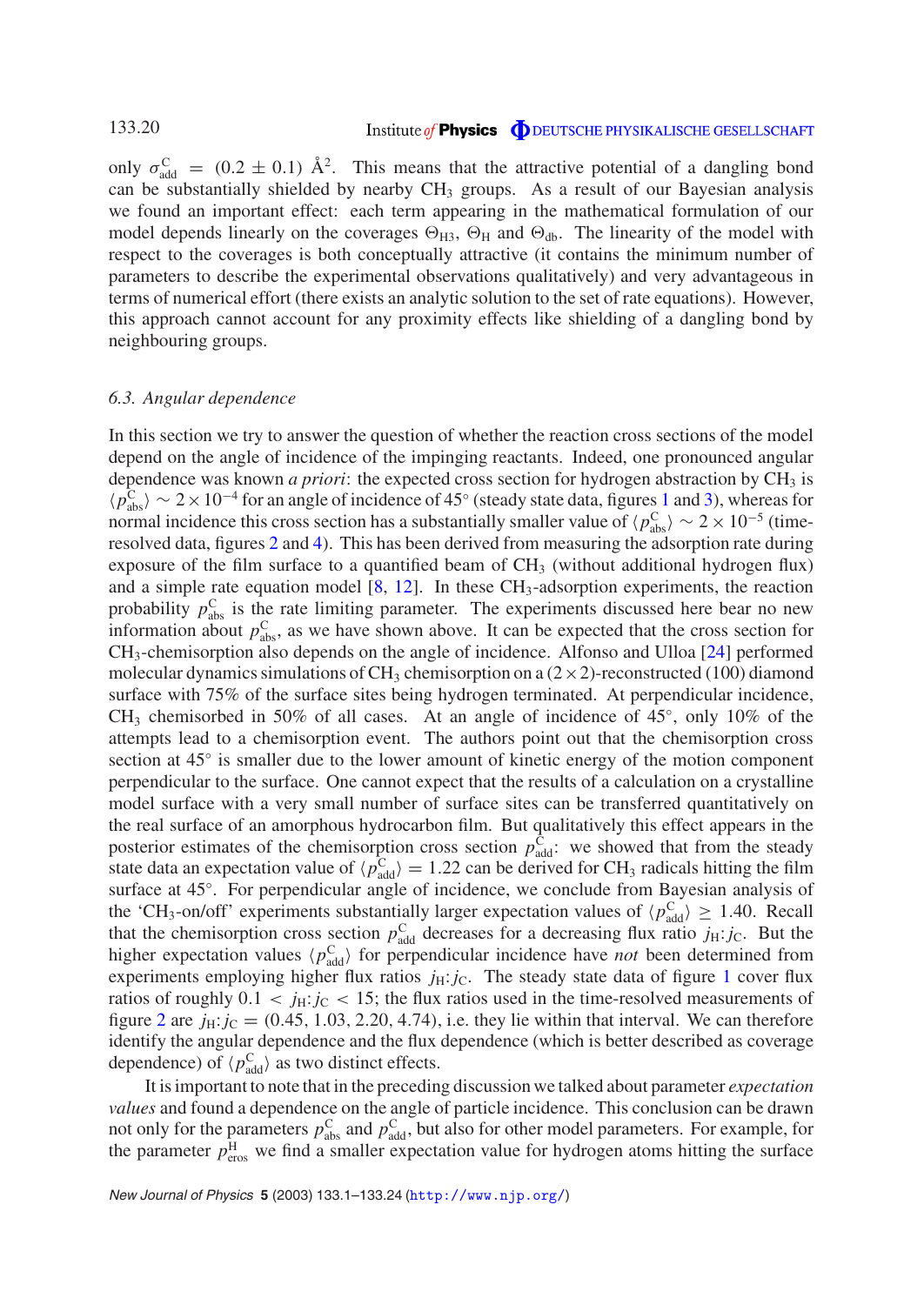at an angle of 45◦ compared to normal incidence. However, given the spread of the posterior distributions, one cannot put much confidence in the existence of an angular dependence. In the following, we will present additional experimental data and investigate whether these can increase our confidence in the predictive power of the expectation values we have derived so far.

Let  $\langle p \rangle_1$  be the set of the seven parameter expectation values (see figure [3\)](#page-15-0) which we obtained from analysing the steady state data of figure [1.](#page-2-1) We will refer to the corresponding experimental geometry (hydrogen atoms hit the film surface perpendicularly,  $CH_3$  under  $45°$ ) as geometry 1. Likewise,  $\langle p \rangle_2$  shall denote the set of expectation values we derived from the leftmost timeresolved experiment of figure [2](#page-5-1) (see figure [4\)](#page-17-1). The corresponding geometry is interchanged with respect to the H and CH<sub>3</sub> beam and will be referred to as geometry 2. Using these parameter sets, we will try to simulate a time-resolved measurement which has been performed for both geometries. The time-resolved measurement in the left-hand panel of figure [5](#page-21-1) shows the growth rate in an experiment where a hydrogen flux of  $j_H = 1.4 \times 10^{15}$  cm<sup>-2</sup> s<sup>-1</sup> is switched on at time *t* = 0. During the whole experiment, a CH<sub>3</sub> flux of  $j_c = 2 \times 10^{15}$  cm<sup>-2</sup> s<sup>-1</sup> interacts with the film surface. This experiment was performed in geometry 2. A similar experiment was done by Schwarz-Selinger [\[25\]](#page-23-14) in geometry 1. It is shown in the right-hand panel of figure [5.](#page-21-1) Here, the methyl flux is  $j_C = 2.1 \times 10^{14}$  cm<sup>-2</sup> s<sup>-1</sup> and at time  $t = 0$  an atomic hydrogen flux of  $j_H = 4 \times 10^{15}$  cm<sup>-2</sup> s<sup>-1</sup> is switched on. An initial negative spike appears before synergistic growth sets in. This phenomenon can be easily explained in terms of our proposed model [\[11\]](#page-23-0): as a result of the interaction with the  $CH_3$  beam, the film surface is fully covered with chemisorbed methyl groups ( $\Theta_{H3} = 1$ ). As soon as the hydrogen flux is switched on, the processes of cross linking (probability  $p_{\text{elim}}^{\text{H}}$ ) and etching of trihydride-terminated groups (probability  $p_{\text{eros}}^{\text{H}}$ ) sets in. Both processes lower the coverage  $\Theta_{H3}$  which is necessary for steady state net growth. We now ask why the latter process appears directly in the experiment shown on the right-hand panel, whereas no indication for an initial negative growth rate can be seen in the left-hand panel. This question can be answered by simulating these experiments by a model calculation for the timedependent particle fluxes used in both experiments. We remark that for experimental reasons there is always a small flux of atomic hydrogen remaining in the 'H-off' phase: the  $CH_3$ -radical source also emits hydrogen molecules which can be dissociated at the hot filaments and capillary of the atomic hydrogen source. Consequently, switching off the  $H_2$  flow through the latter device is not sufficient in order to exclude any atomic hydrogen from the process. The following simulations therefore assume a flux of  $j_H = 1 \times 10^{13}$  cm<sup>-2</sup> s<sup>-1</sup> for times  $t < 0$ .

In the upper panels of figure [5,](#page-21-1) we show as black solid curves the model calculations which result for the parameter set  $\langle p \rangle_2$ . This parameter set assumes the geometry used in the experiment shown on the left-hand side. This experiment is perfectly reproduced: the model calculation confirms that there is no initial etching spike prior to the onset of synergistic growth. But according to the model, there also should not be a spike for the time-dependent fluxes used in the experiment on the right-hand side! In addition, the calculation overestimates the resulting steady state growth rate significantly. In the lower panels of figure [5,](#page-21-1) we repeat these simulations, but with  $\langle p \rangle$  as parameter values. Now the model erroneously predicts an initial etching phase for the experiment on the left-hand side, but perfectly matches the experiment on the right-hand side, both with respect to the etching effect and the synergistic growth rate in steady state.

It is important to note that the experiments in figure [5](#page-21-1) have not been used in the course of our parameter estimation procedure. We obtained our knowledge about the microscopic parameters from steady state measurements and time-resolved 'CH3-on/off' measurements. We apply this knowledge here to a different type of experiment, a 'H-on' experiment with its own dynamical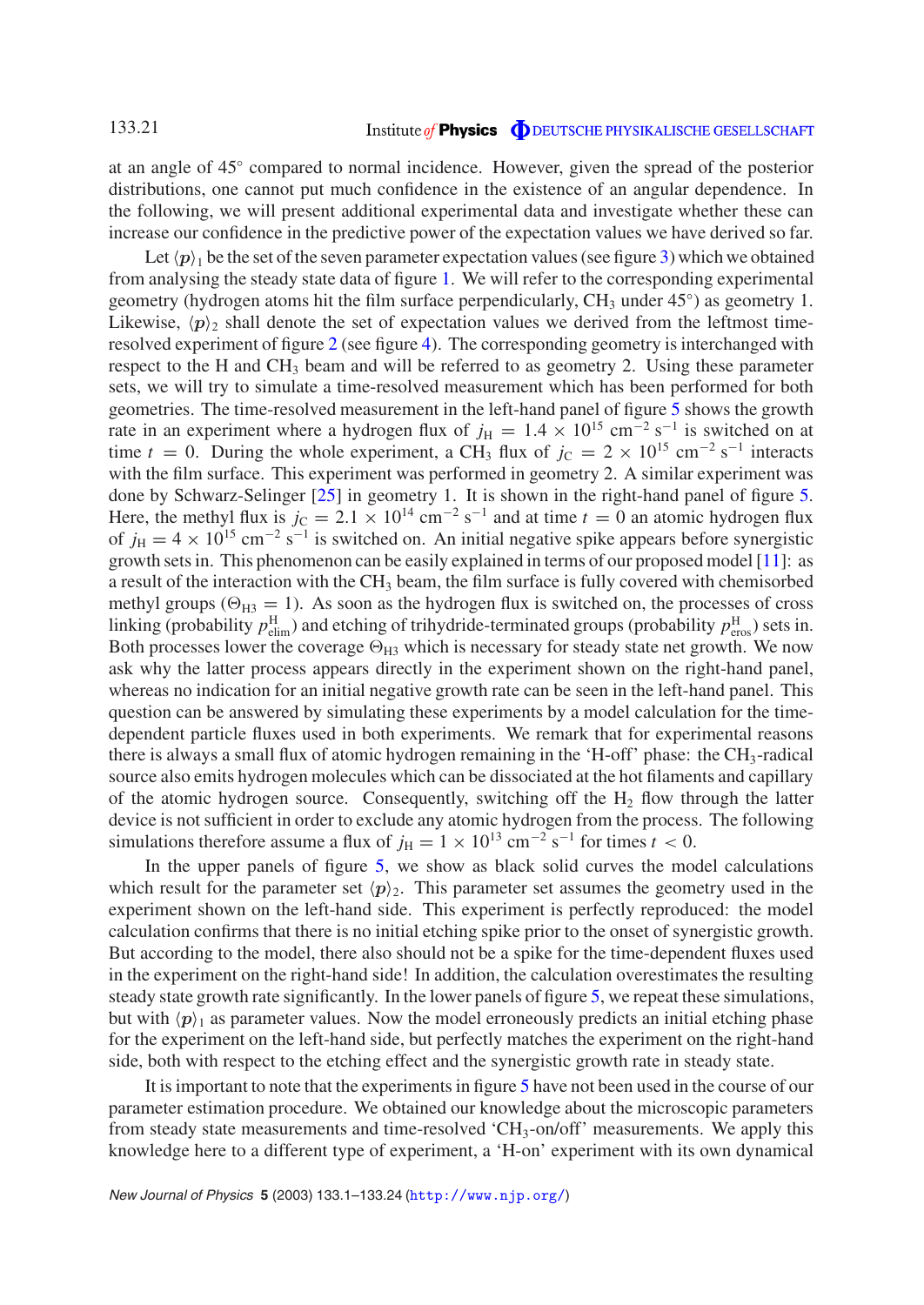<span id="page-21-1"></span>

**Figure 5.** Time-resolved growth rates. In the left (right) panels, a flux of atomic hydrogen of  $j_{\text{H}} = 1.4 \times 10^{15} \text{ cm}^{-2} \text{ s}^{-1}$  ( $j_{\text{H}} = 4.0 \times 10^{15} \text{ cm}^{-2} \text{ s}^{-1}$ ) is switched on at time *t* = 0, while a methyl flux of  $j_c = 2.0 \times 10^{15}$  cm<sup>-2</sup> s<sup>-1</sup> ( $j_c = 2.1 \times$  $10^{14}$  cm<sup>-2</sup> s<sup>-1</sup>) continuously interacts with the surface. The model calculation (black solid curve) in the upper panels (lower panels) is performed using the set of parameter expectation values determined for geometry 2 (geometry 1).

characteristics. The calculations in figure [5](#page-21-1) show that the growth rate behaves differently in the two experiments not because different time-dependent fluxes have been used, but because of the geometry: each experiment can be described only by the set of parameter expectation values which corresponds to the same angle of incidence of the particle beams. This adds substantial confidence in our earlier hypothesis that elementary reaction cross sections depend on the angle of incidence of the reactant.

#### <span id="page-21-0"></span>**7. Summary and outlook**

In this paper we have analysed the synergistic interaction of  $CH<sub>3</sub>$  radicals and atomic hydrogen with the surface of an amorphous hydrocarbon film. The basis for this analysis is a rate equation model for film growth which contains a number of elementary reaction steps. Applying the concepts of Bayesian probability theory, we derived marginal posterior distributions for the corresponding elementary reaction cross sections. Distributions encoding prior knowledge are an important contribution to these posterior distributions. This formalism also allows us to properly account for experimental sources of error: we mapped onto the posterior distributions uncertainties with respect to all experimental variables, namely the flux densities of the particle beams as well as the ellipsometric measurement of film thickness. We showed that the Bayesian posterior distributions for the model parameters are much more informative than simple maximum-likelihood estimates as obtained from standard parameter fitting. The comparison of posterior distributions with prior distributions reveals the amount of information that is contained in the analysed data set. As an example, we showed that the parameters  $p_{\text{elim}}^{\text{H}}$  and  $p_{\text{eros}}^{\text{H}}$  can be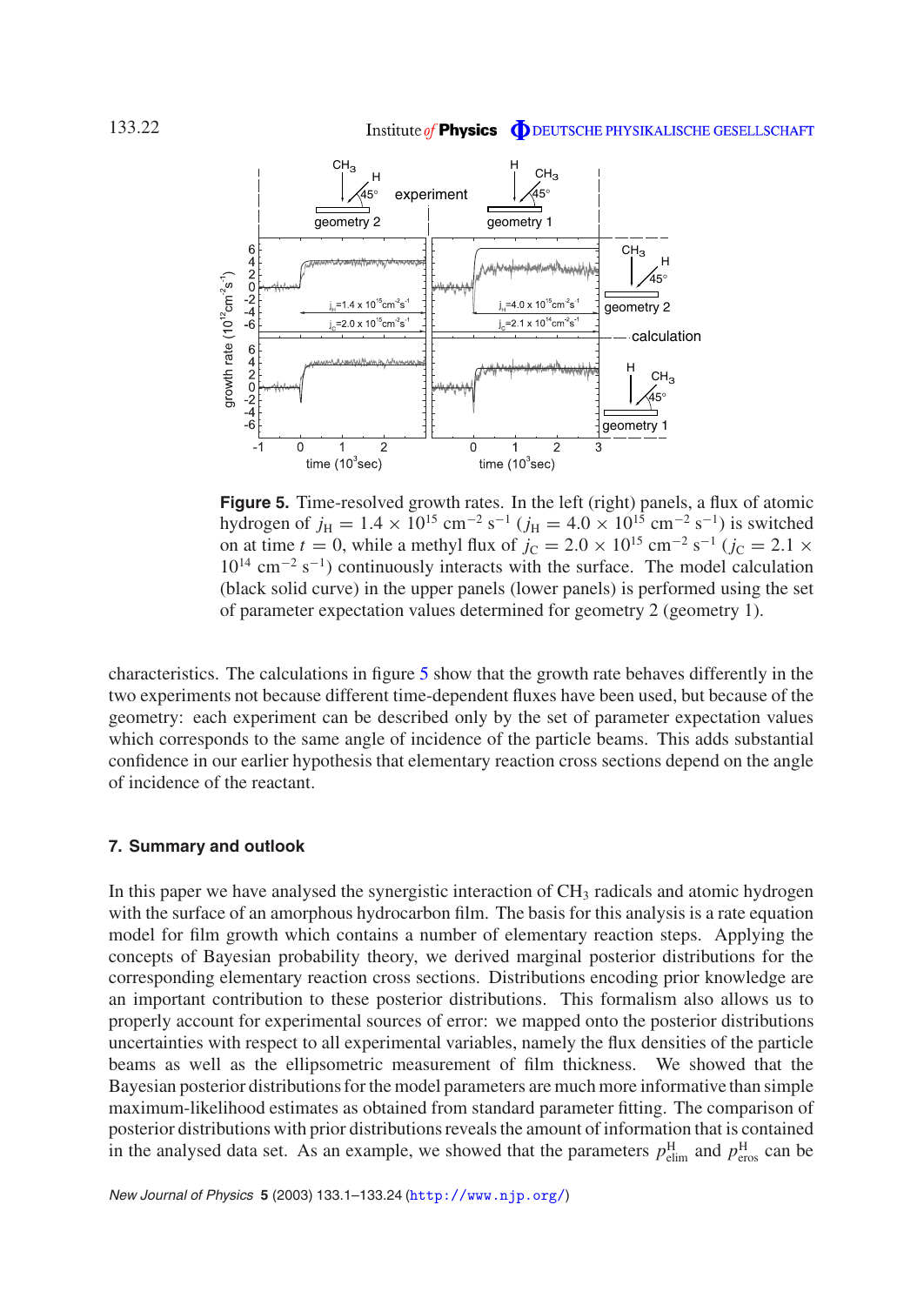#### Institute of **Physics O** DEUTSCHE PHYSIKALISCHE GESELLSCHAFT

determined very precisely by measuring the transient growth rate after switching on or off the particle beams. By analysing data sets corresponding to different flux densities, we were able to detect effects which go beyond the linear approximation of our model: dangling bonds can be sterically blocked by neighbouring  $CH_3$  groups at the surface. This provides support for a key assumption in our proposed model: we postulated that chemisorbed methyl groups need to be cross-linked by atomic hydrogen, before such sites can be activated for further growth by dangling bond creation. Our analysis also indicated that the reaction cross sections depend on the angle of particle incidence. This was corroborated by an independent measurement which was performed for two different experimental geometries. Different sets of parameter expectation values are able to explain different (even *qualitatively* different) experimental observations.

An important implication of this work is that even narrower posterior distributions and more stringent tests of the growth model could be obtained by measuring a larger set of transient growth conditions. With this paper, we pursued two purposes: first, we wanted to report on our current state of knowledge concerning synergistic film growth with  $CH<sub>3</sub>$  and H and the growth model. Second, we hope to stimulate the use of the Bayesian data analysis formalism as a versatile tool to handle all kinds of parameter estimation problem. It combines prior knowledge and knowledge about experimental error sources with the experimental data. As a result, the *complete* information about the model parameters is displayed. We are convinced that this approach is very useful and instructive, not only in our specific case.

#### <span id="page-22-0"></span>**Acknowledgment**

We wish to express our gratitude to J R Abelson for carefully reading the manuscript and for fruitful discussions.

#### <span id="page-22-2"></span><span id="page-22-1"></span>**References**

- <span id="page-22-3"></span>[1] Grill A 1999 Diamond-like carbon: state of the art *Diamond Relat. Mater.* **8** 428
- <span id="page-22-4"></span>[2] Lettington A H 1998 Applications of diamond-like carbon thin films *Carbon* **36** 555
- [3] Jacob W 1998 Surface reactions during growth and erosion of hydrocarbon films *Thin Solid Films* **326** 1
- <span id="page-22-5"></span>[4] Koidl P, Wild Ch, Dischler B, Wagner J and Ramsteiner M 1989 Plasma deposition, properties and structure of amorphous hydrogenated carbon films *Mater. Sci. Forum* **52/53** 41
- [5] von Keudell A, Jacob W and Fukarek W 1995 Role of hydrogen ions in plasma-enhanced chemical vapor deposition of hydrocarbon films, investigated by *in situ* ellipsometry *Appl. Phys. Lett.* **66** 1322
- <span id="page-22-6"></span>[6] von Keudell A 2002 Formation of polymer-like hydrocarbon films from radical beams of methyl and atomic hydrogen *Thin Solid Films* **402** 1
- <span id="page-22-7"></span>[7] von Keudell A, Meier M and Schwarz-Selinger T 2001 Simultaneous interaction of methyl radicals and atomic hydrogen with amorphous hydrogenated carbon films, as investigated with optical *in situ* diagnostics *Appl. Phys.* A **72** 551
- <span id="page-22-9"></span>[8] von Keudell A, Schwarz-Selinger T and Jacob W 2001 Simultaneous interaction of methyl radicals and atomic hydrogen with amorphous hydrogenated carbon films *J. Appl. Phys.* **89** 2979
- [9] von Keudell A, Schwarz-Selinger T, Meier M and Jacob W 2000 Direct identification of the synergism between methyl radicals and atomic hydrogen during growth of amorphous hydrogenated carbon films *Appl. Phys. Lett.* **76** 676
- <span id="page-22-8"></span>[10] von Keudell A, Schwarz-Selinger T, Meier M and Jacob W 2000 Direct identification of the synergism between methyl radicals and atomic hydrogen during growth of amorphous hydrogenated carbon films *Appl. Phys. Lett.* **77** 459 (erratum)